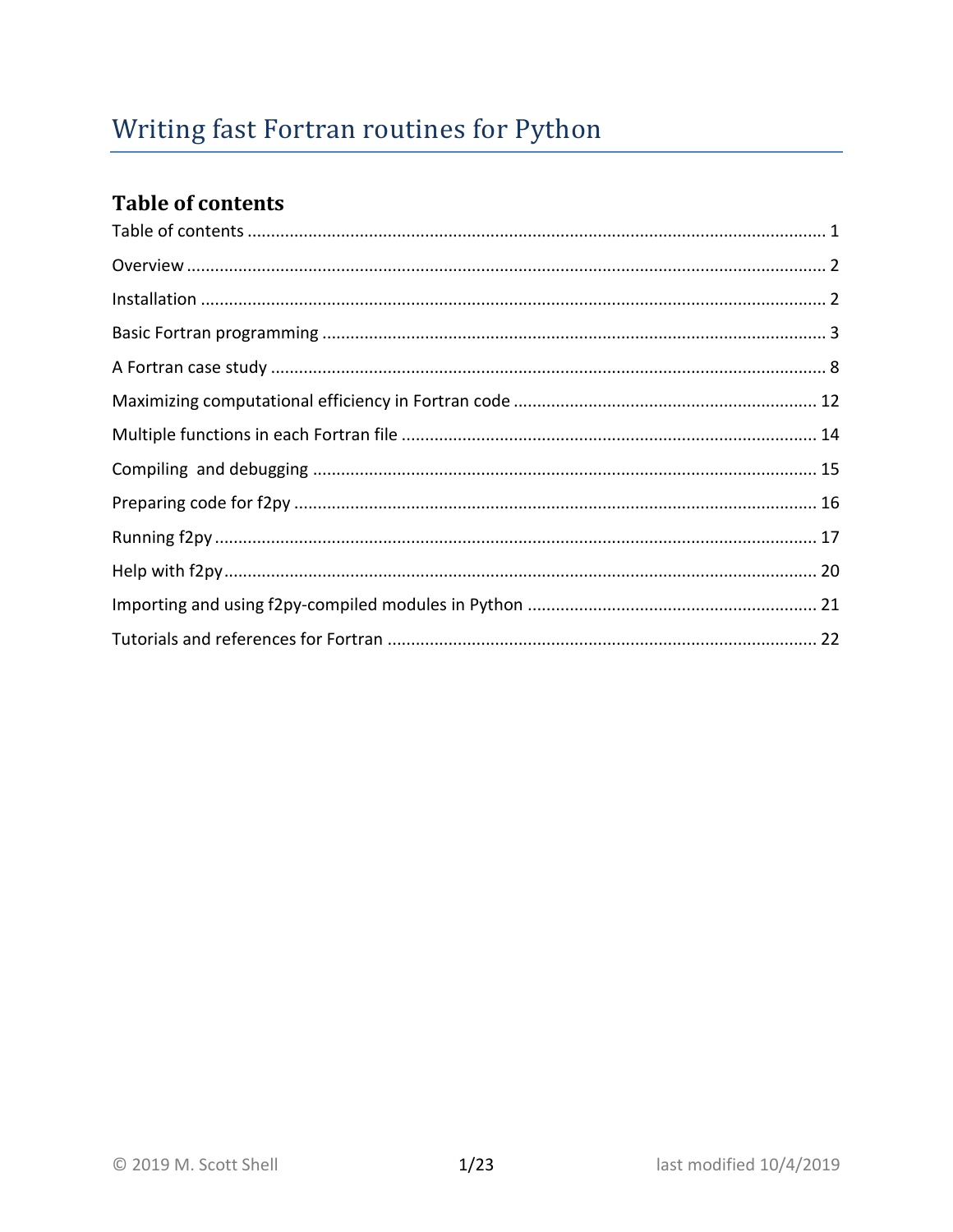#### <span id="page-1-0"></span>**Overview**

Python, unfortunately, does not always come pre-equipped with the speed necessary to perform intense numerical computations in user-defined routines. Ultimately, this is due to Python's flexibility as a programming language. Very efficient programs are often inflexible: every variable is typed as a specific numeric format and all arrays have exactly specified dimensions. Such inflexibility enables programs to assign spots in memory to each variable that can be accessed efficiently, and it eliminates the need to check the type of each variable before performing an operation on it.

Fortunately it is very easy to maintain the vast majority of Python flexibility and still write very efficient code. We can do this because typically our simulations are dominated by a few bottleneck steps, while the remainder of the code we write is insignificant in terms of computational demands. Things like outputting text to a display, writing data to files, setting up the simulation, keeping track of energy and other averages, and even modifying the simulation while its running (e.g., changing the box size or adding/deleting a particle) are actually not that computationally intensive. On the other hand, computing the total energies and forces on each atom in a *pairwise loop* is quite expensive. This is an order N<sup>2</sup> operation, where the number of atoms N typically varies from 100 to 10000.

The solution is to write the expensive steps in a fast language like Fortran and to keep everything else in Python. Fortunately, this is a very easy task. There are a large number of automated tools for compiling fast code in C, C++, or Fortran into *modules* that can be imported into Python just like any other module. Functions in that module can be called as if they were written in Python, but with the performance of compiled code. There are even now tools for converting Python code into compiled C++ libraries so that one never has to know another programming language other than Python (although these very often have a steep learning curve).

For the purposes of this class, we will use a specific tool called **f2py** that completely automates the compilation of Fortran code into Python modules. The reason we will use this instead of other approaches is that: (1) f2py is relatively stable, very simple to use, and comes built-in with NumPy; (2) Fortran, albeit a somewhat archaic and inflexible language, is actually a bit faster and simpler than C and other compiled languages; and (3) a large amount of existing code in the scientific community is written in Fortran and thus you would benefit from being able to both understand and incorporate this code into your own.

#### <span id="page-1-1"></span>**Installation**

Everything you will need is open source or freely licensed. Moreover, all of the utilities discussed below are cross-platform. If you have installed the Anaconda Distribution, then you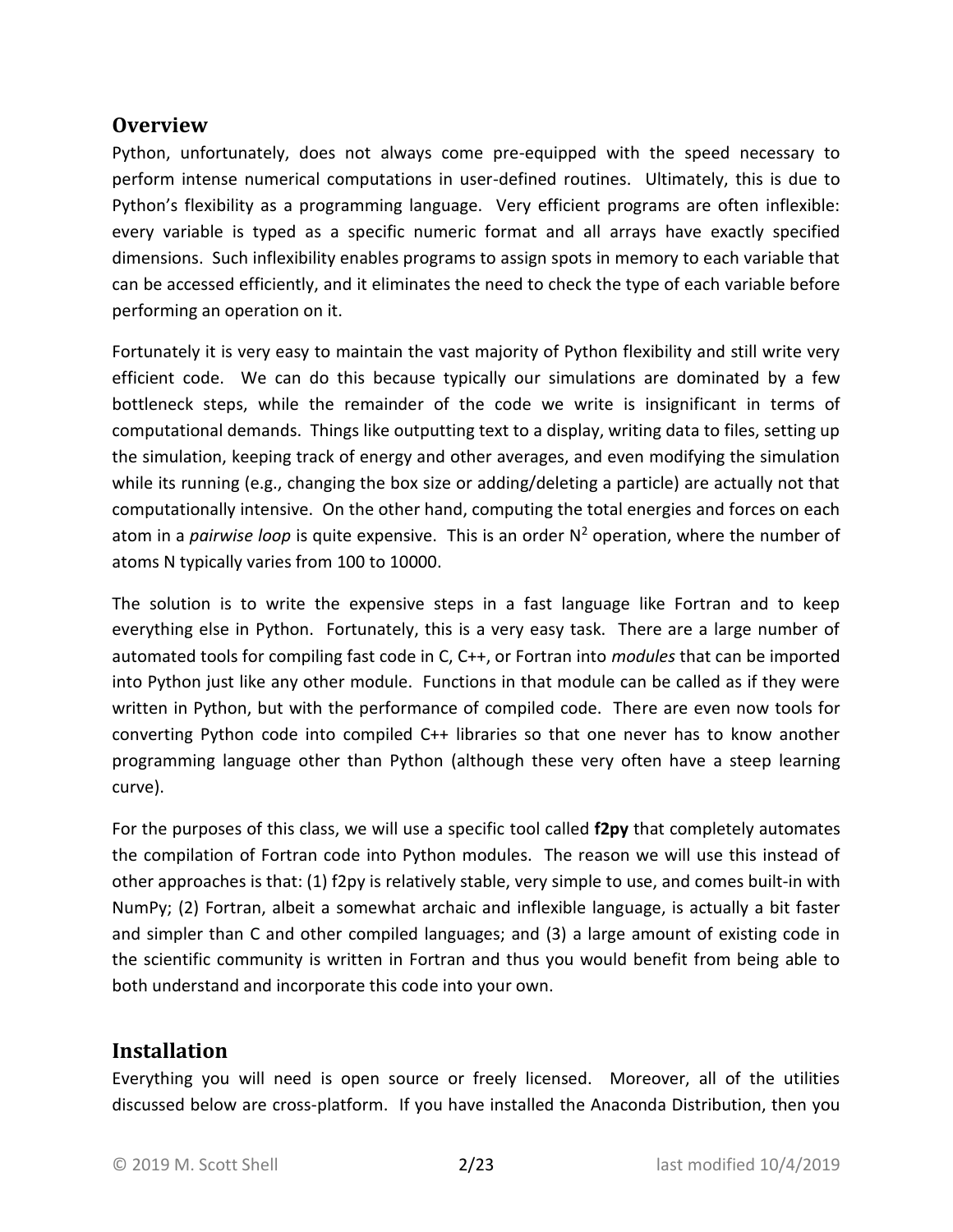should have most of the necessary files available. You will need to add a Fortran compiler, and on Windows machines, some accessory files. See the course syllabus for details.

#### <span id="page-2-0"></span>**Basic Fortran programming**

Before we begin compiling routines, we need some background on programming in Fortran. Fortunately, we only need to know the basics of the Fortran language since we will only be writing numerical functions and not coding entire Fortran projects.

We will be using the Fortran 90 standard. There are older versions of Fortran, notably Fortran 77, that are much more difficult to read and use. Fortran 90 files all end in the extension .f90 and we can put multiple functions in a single .f90 file—these functions will eventually each appear as separate member functions of the Python module we make from this Fortran file.

Fortran 90 code is actually fairly straightforward to develop, but it is important to keep in mind some main differences from Python:

- Fortran is *not* case-sensitive. That is, the names atom, Atom, and ATOM all designate the same variable.
- The comment character is an explanation point, "!", instead of the pound sign in Python.
- Spacing is *unimportant* in Fortran. Instead of using spacing to show the commands included with a subroutine or loop, Fortran uses beginning and closing statements. For example, subroutines begin with subroutine MyFunction(….) and end with end subroutine.
- Fortran *does* make a distinction between *functions* that return single variable values and *subroutines* that do not return anything but that can modify the contents of variables sent to it. However, in writing code to be compiled for Python, we will always write subroutines and therefore will not need to worry about functions. We will often use the nomenclature "function" interchangeably with subroutine.
- Fortran does not have name binding. Instead, if you change the value of a variable passed to a subroutine via the assignment operation (=), the value of that variable is changed for good. Fortunately, Fortran lets us declare whether or not variables can be modified in functions, and a compile error will be thrown if we violate our own rules.
- Every variable should be *typed.* That means that, at the beginning of a function, we should specify the type and size of every variable passed to it, passed from it, and created during it. This is very important to the speed of routines. More on this later.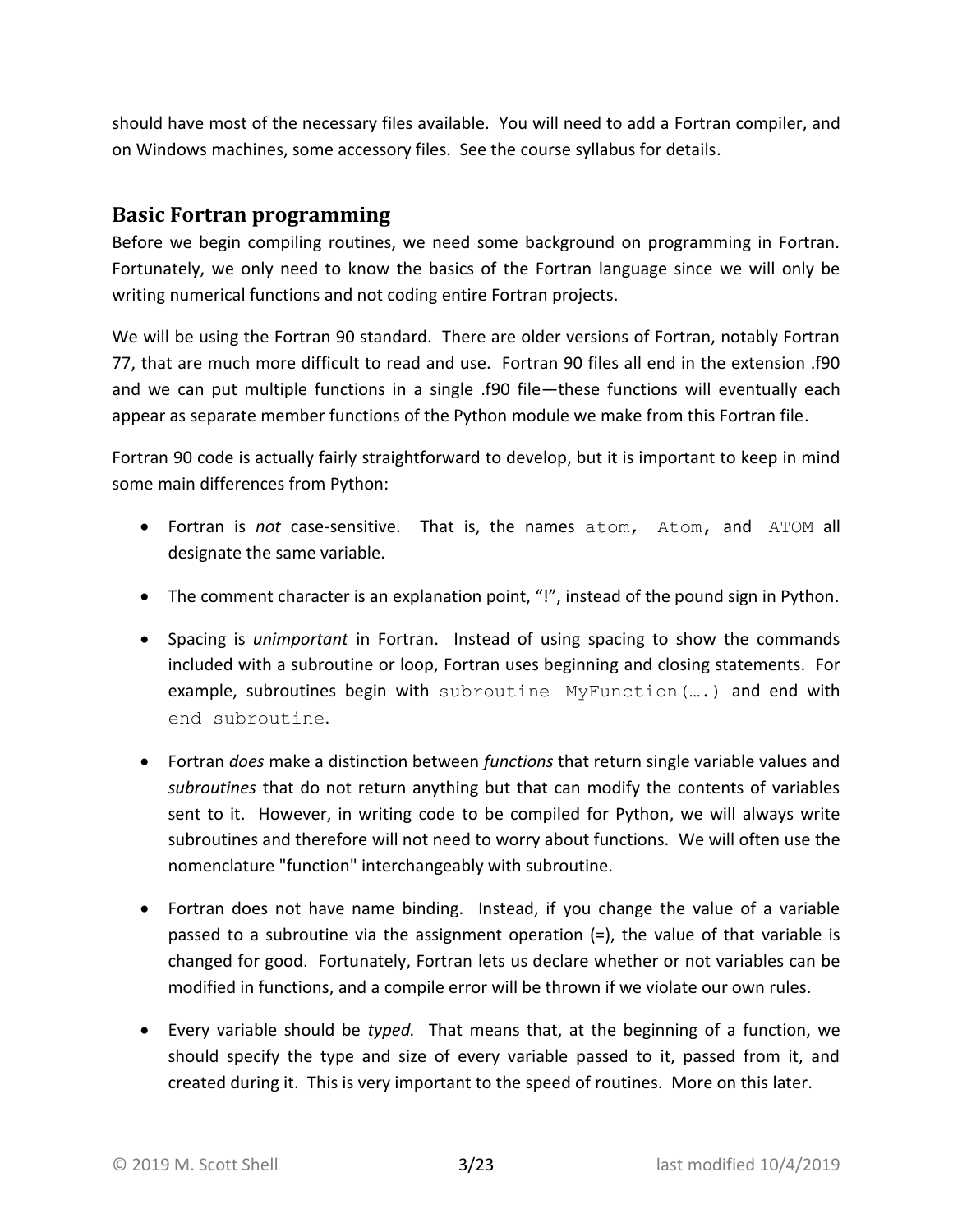- Fortran has no list, dictionary, or tuple capabilities. It only has arrays. When we iterate over an array using a loop, we must always create an integer variable that is the loop index. Moreover, Fortran loops are *inclusive* of the upper bound.
- Fortran uses parenthesis () rather than brackets [] to access array elements.
- Fortran array indices start at 1 by default, rather than at 0 as in Python. This can be very confusing, and we will always explicitly override this behavior so that arrays start at 0.

Let's start with a specific example to get us going. We will write a function that takes in a (N,3) array of N atom positions, computes the centroid (the average position), and makes this point the origin by centering the original array. In Python / NumPy, we could accomplish this task using a single line:

```
Pos = Pos – Pos.mean(axis=0)
```
An equivalent Fortran subroutine would look the following:

```
subroutine CenterPos(Pos, Dim, NAtom)
     implicit none
     integer, intent(in) :: Dim, NAtom
     real(8), intent(inout), dimension(0:NAtom-1, 0:Dim-1) :: Pos
     real(8), dimension(0:Dim-1) :: PosAvg
     integer :: i, j
     PosAvg = sum(Pos, 1) / dble(NAtom)
     do i = 0, NAtom - 1
         do j = 0, Dim - 1
            Pos(i,j) = Pos(i,j) - Pos(i) end do
     end do
end subroutine
```
In the above example, we defined a subroutine called CenterPos that takes three arguments: the array Pos, the dimensionality  $Dim$ , and the number of atoms NAtom. The subroutine is entirely contained within the initial subroutine and end subroutine statements.

Immediately after the declaration statement, we use the phrase implicit none. It is a good habit *always* to include this statement immediately after the declaration. It tells the Fortran compiler to raise an error if we do not define a variable that we use. Defining variables is critical to the speed of our code.

Next we have a series of statements that define all variables, including those that are sent to the function. These statements have the following forms. For arguments to our function that are single values, we use:

```
type TYPE, intent(INTENT) :: NAME
```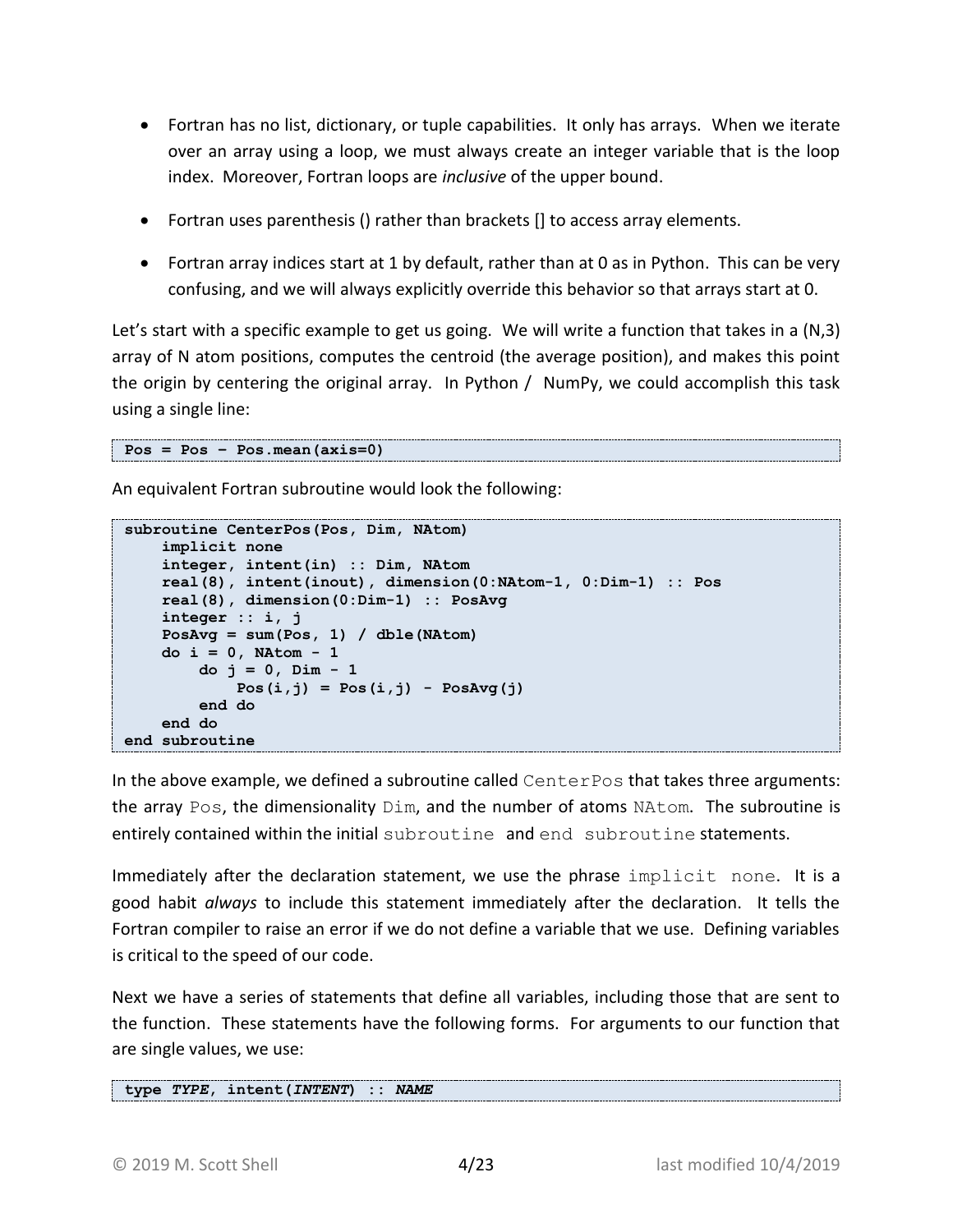For array arguments, we use:

**type** *TYPE***, intent(***INTENT***), dimension(***DIMENSIONS***) ::** *NAME*

Finally, for other variables that we use within the function, but that are not arguments/inputs or outputs, we use:

**type** *TYPE* **::** *NAME*

or, for arrays,

**type** *TYPE***, dimension(***DIMENSIONS***) ::** *NAME*

Here, *TYPE* is a specifier that tells the function the numeric format of a variable. The Fortran equivalents of Python types are:

| Python / NumPy | Fortran                               |
|----------------|---------------------------------------|
| float          | real (8) (also called <i>double</i> ) |
| int            | integer                               |
| bool           | logical                               |

For arguments, we use the *INTENT* option to tell Python what we are going to do with a variable. There are three such options,

| intent | meaning                                                          |
|--------|------------------------------------------------------------------|
| in     | The variable is an input to the subroutine only. Its value must  |
|        | not be changed during the course of the subroutine.              |
| out    | The variable is an output from the subroutine only. Its input    |
|        | value is irrelevant. We must assign this variable a value before |
|        | exiting the subroutine.                                          |
| inout  | The subroutine both uses and modifies the data in the variable.  |
|        | Thus, the initial value is sent and we ultimately make           |
|        | modifications base on it.                                        |

For array arguments, we also specify the *DIMENSIONS* of the arrays. For multiple dimensions, we use comma-separated lists. The colon ":" character indicates the range of the dimension. Unlike Python, however, the upper bound is *inclusive*. The statement

**real(8), intent(inout), dimension(0:NAtom-1, 0:Dim-1) :: Pos**

says that the first axis of Pos varies from 0 to and including NAtom-1, and the second axis from 0 to and including  $Dim-1$ . We could have also written this statement as

**real(8), intent(inout), dimension(NAtom, Dim) :: Pos**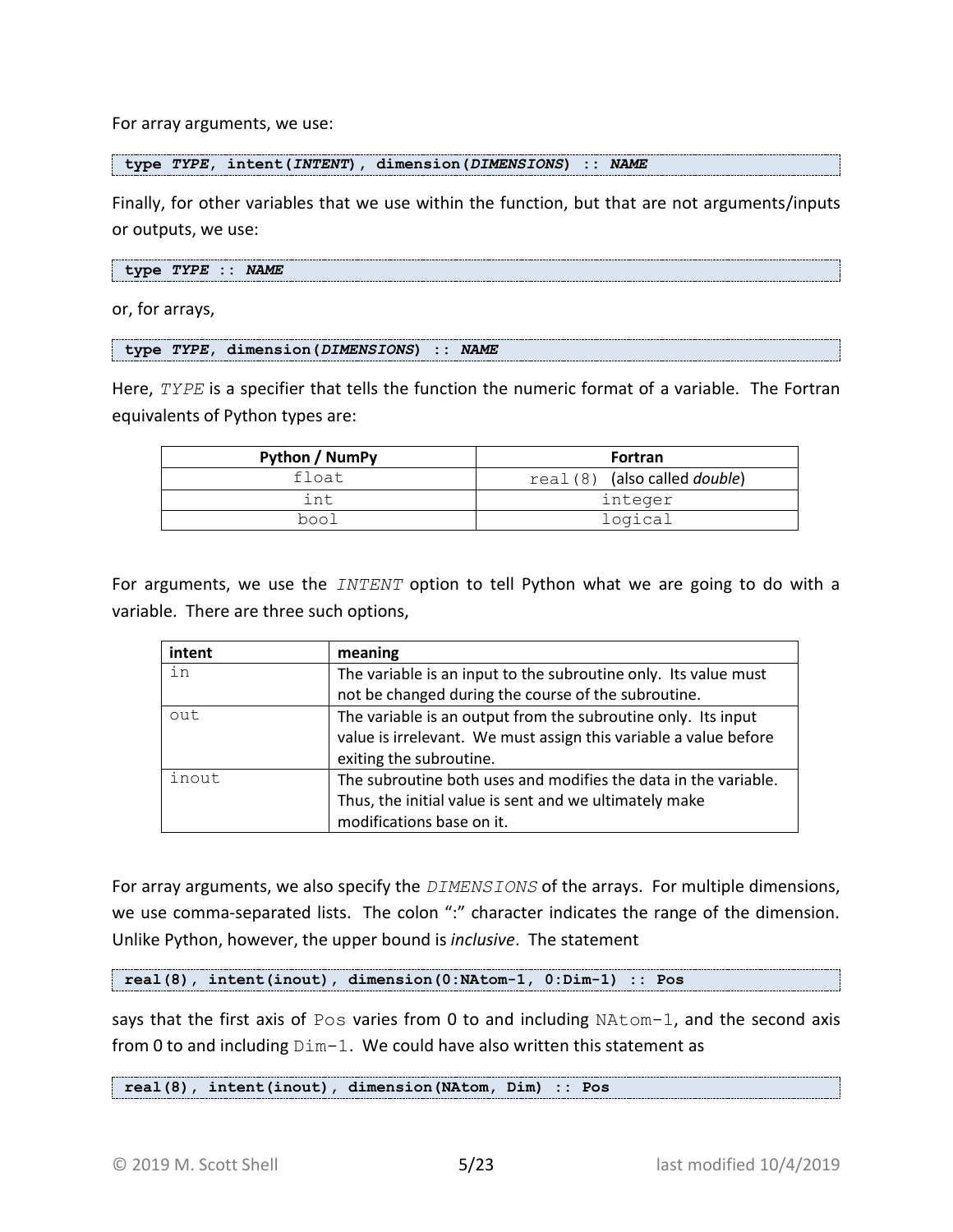In which case the lower bound of each dimension would have been 1 rather than 0. Instead, we explicitly override this behavior to keep Fortran array indexing the same as that in Python, for clarity in our programming.

Notice that the dimensions are variables that we must declare in and pass to the subroutine when it is called. This, again, is a step that helps achieve faster code. Eventually f2py will *automatically* pass these dimensions when the Fortran code is called as a Python module, so that these dimensional arguments are *hidden*. **For that reason, one should always put any arguments that specify dimensions at the** *end* **of the argument list.** Notice that all of the dimension variables are at the end of our subroutine declaration:

**subroutine CenterPos(Pos, Dim, NAtom)**

Notice that we can list multiple variable names that have the same type, dimensions (if array), and intent (if arguments) on the same line in place of *NAME*.

In addition to the subroutine arguments, we define three additional variables that are used only within our function, created upon entry and destroyed upon exit:

```
real(8), dimension(0:Dim-1) :: PosAvg
integer :: i, j
```
PosAvg is a length-three array that we will use to hold the centroid position we compute. The integers  $\pm$  and  $\pm$  are the indices we will use when writing loops.

The first line of our program computes the centroid (average position) of our array:

```
PosAvg = sum(Pos, 1) / dble(NAtom)
```
The Fortran function sum takes an array argument and sums it, optionally over a specified dimension. Here, we indicate a summation over the *first* axis, that corresponding to the particle number. In other words, Fortran sums all of the x, y, and z values separately and returns a length-three array. It is very important to notice here that the first axis of an array is indicated with 1 rather than 0, as would be the case in Python. This is because Fortran ordering naturally begins at 1.

The dble function above takes the integer NAtom and converts it to a double-precision number, e.g., of type  $real(8)$ . It is a good idea to explicitly convert types using such functions in Fortran. Not doing so will force the compiler to insert conversions that many not be what we desired, and could result in extra unanticipated steps that might slow performance. In addition to  $dble, int(X)$  will convert any argument X to an integer type.

The lines that follow modify the  $P \circ s$  array to subtract the centroid positions from it: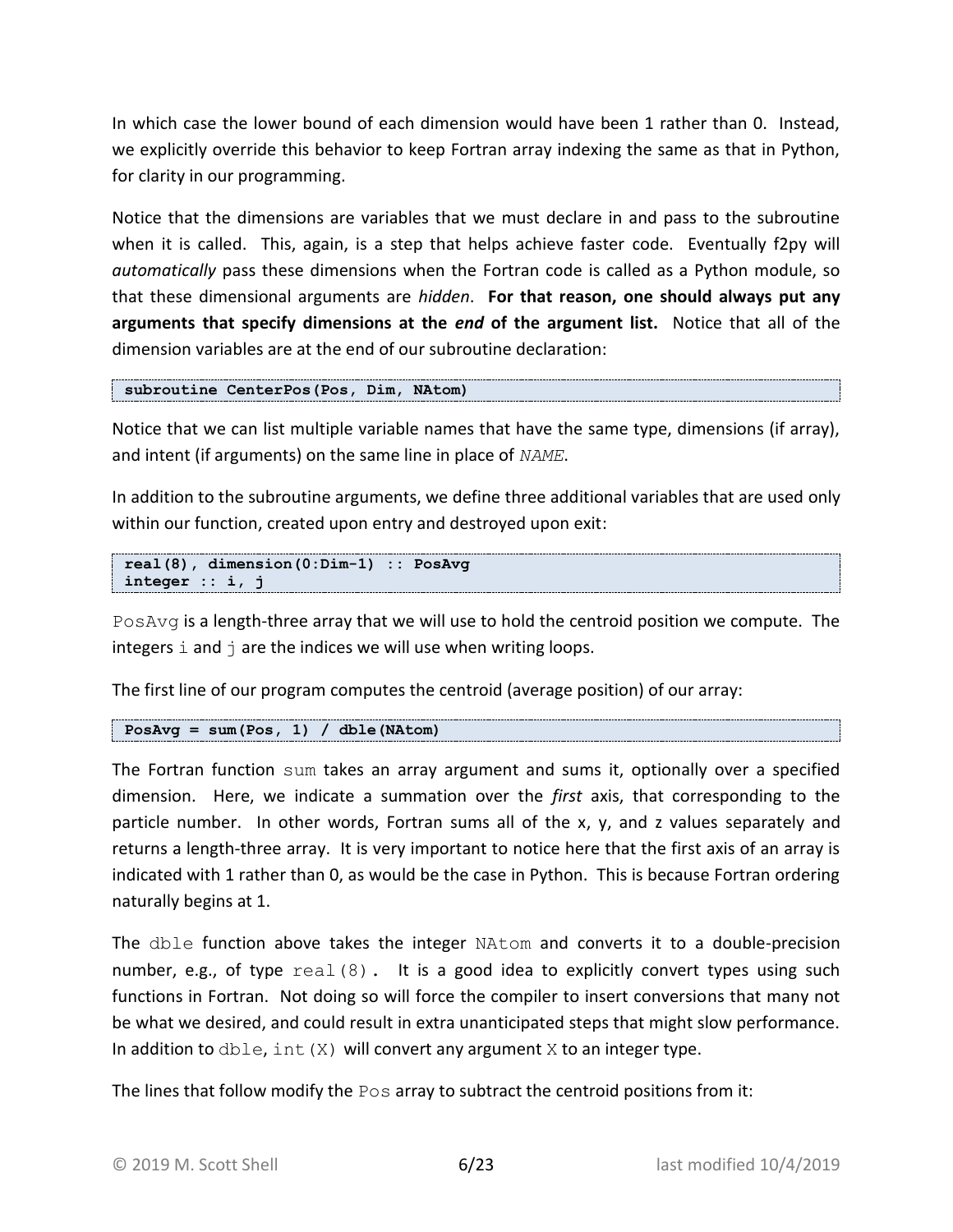```
do i = 0, NAtom - 1
     do j = 0, Dim - 1
        Pos(i,j) = Pos(i,j) - Pos(i) end do
end do
```
Notice that we have two loops that iterate over the array indices. Each loop has the following form:

```
do VAR = START, STOP
     COMMANDS
end do
```
In Fortran, such do loops involve integers and are inclusive of both the starting and stopping values. Indentation here is optional and just for ease of reading, as it is the end do command that signals the end of a loop.

Like Python, Fortran allows array operations. What this means internally is that Fortran will write out the *implied* do loop over array elements if we perform array calculations. We could therefore simplify the above code by removing the inner loop:

```
subroutine CenterPos(Pos, Dim, NAtom)
     implicit none
     integer, intent(in) :: Dim, NAtom
     real(8), intent(inout), dimension(0:NAtom-1, 0:Dim-1) :: Pos
     real(8), dimension(0:Dim-1) :: PosAvg
     integer :: i
     PosAvg = sum(Pos, 1) / dble(NAtom)
     do i = 0, NAtom - 1
         Pos(i,:) = Pos(i,:) - PosAvg(:)
     end do
end subroutine
```
Here, we use Fortran slicing notation to indicate that we want to apply the mathematical operation to each array element.

Slicing of Fortran arrays is very similar to that of NumPy, and uses the start: stop: step notation, where each of these can be optional. One small difference is that the upper bounds of arrays are inclusive in Fortran, whereas they are exclusive in Python. In other words, PosAvg $[:2]$  takes elements 0 through 1 in Python and PosAvg $(:2)$  takes elements 0 through 2 in Fortran.

There is one other, major difference between slicing arrays in Fortran and NumPy: the former does not permit broadcasting. That means that every array in a mathematical operation designed to operate elementwise *must* be the exact same dimensions and size. In NumPy, on the other hand, broadcasting can be used to automatically up-convert arrays to higher dimensionalities when performing such operations.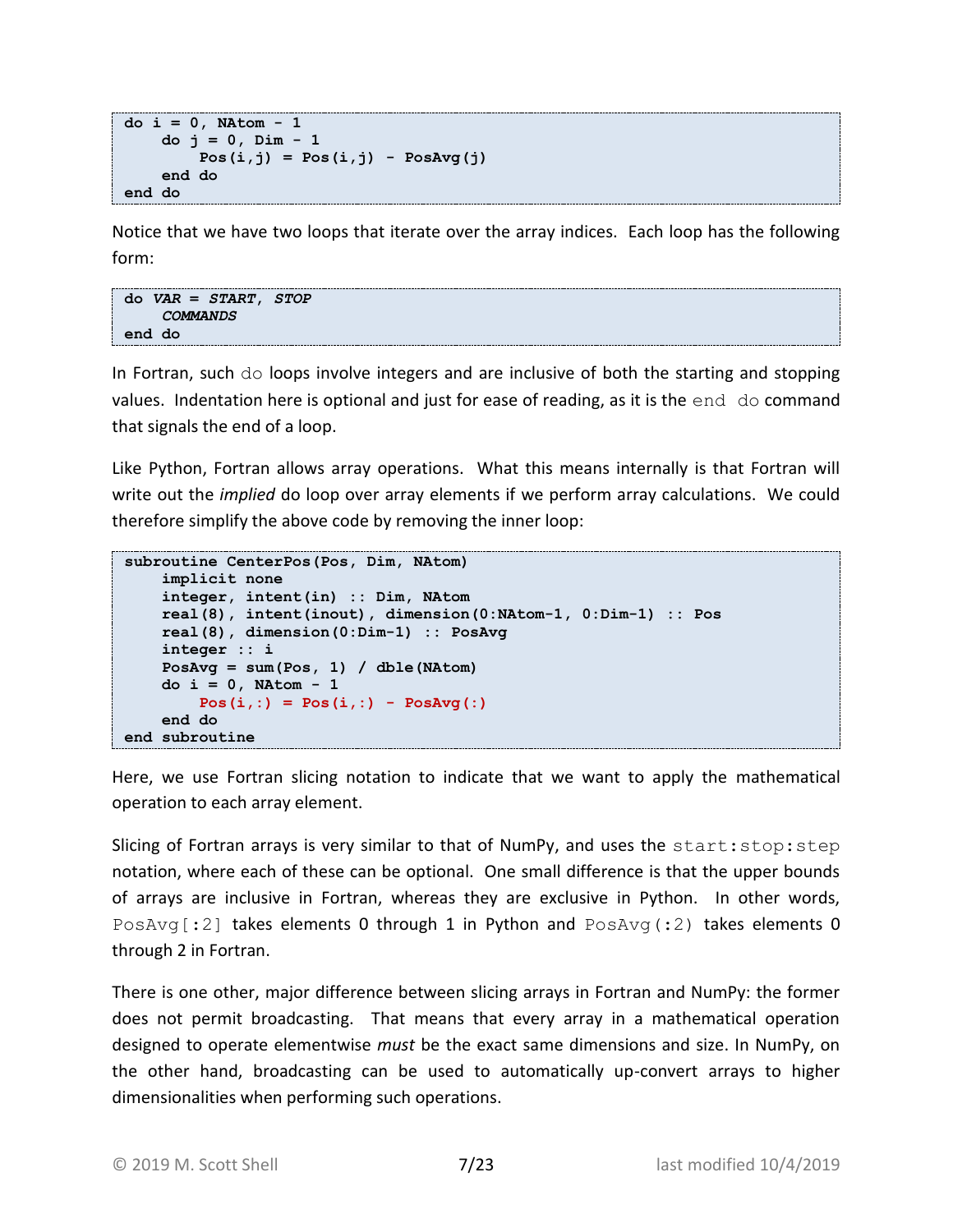#### <span id="page-7-0"></span>**A Fortran case study**

To illustrate the Fortran language, we will consider the following subroutine that computes the total potential energy and force on each atom for a system of Lennard-Jones particles. Here, total potential energy is given by a sum of pairwise interactions:

$$
U = \sum_{i < j} u(r_{ij})
$$
\n
$$
u(r_{ij}) = 4\epsilon \left[ \left( \frac{r_{ij}}{\sigma} \right)^{-12} - \left( \frac{r_{ij}}{\sigma} \right)^{-6} \right]
$$

The force in the x-direction on a particular atom is given by:

$$
F_{i,x} = -\frac{\partial U}{\partial x_i}
$$
  
=  $-\frac{\partial}{\partial x_i} \sum_{j \neq i} u(r_{ij})$   
=  $-\sum_{j \neq i} \frac{\partial r_{ij}}{\partial x_i} \frac{\partial}{\partial r_{ij}} u_{12}(r_{ij})$ 

But since  $r_{ij}^2 = (x_i - x_j)^2 + (y_i - y_j)^2 + (z_i - z_j)^2$ ,

$$
F_{i,x} = -\sum_{j \neq i} \left( \frac{x_i - x_j}{r_{ij}} \right) \frac{\partial}{\partial r_{ij}} u(r_{ij})
$$

Thus, generalizing to all three coordinates and using vector notation for  ${\bf r}_{ij}={\bf r}_j-{\bf r}_i$ :

$$
\mathbf{F}_{i} = \sum_{j \neq i} \left( \frac{\mathbf{r}_{ij}}{r_{ij}} \right) \frac{\partial}{\partial r_{ij}} u(r_{ij})
$$
  
= 
$$
\sum_{j \neq i} \left( \frac{\mathbf{r}_{ij}}{r_{ij}} \right) \left( \frac{4\epsilon}{\sigma} \right) \left[ -12 \left( \frac{r_{ij}}{\sigma} \right)^{-13} + 6 \left( \frac{r_{ij}}{\sigma} \right)^{-7} \right]
$$
  
= 
$$
\sum_{j \neq i} \mathbf{r}_{ij} \left( \frac{\epsilon}{\sigma} \right) \left[ -48 \left( \frac{r_{ij}}{\sigma} \right)^{-14} + 24 \left( \frac{r_{ij}}{\sigma} \right)^{-8} \right]
$$

These equations form the basis of our pairwise interaction loop. We notice that we will need to compute vectors, like  $r_{ij}$ , as well as distances, like  $r_{ij}$ . In addition, a large portion of our computational overhead will involve raising quantities to powers.

We must also consider the effects of periodic boundary conditions when computing  ${\bf r}_{ij}$  and  $r_{ij}$ . Each particle should see only those images of other particles that are closest to it. We can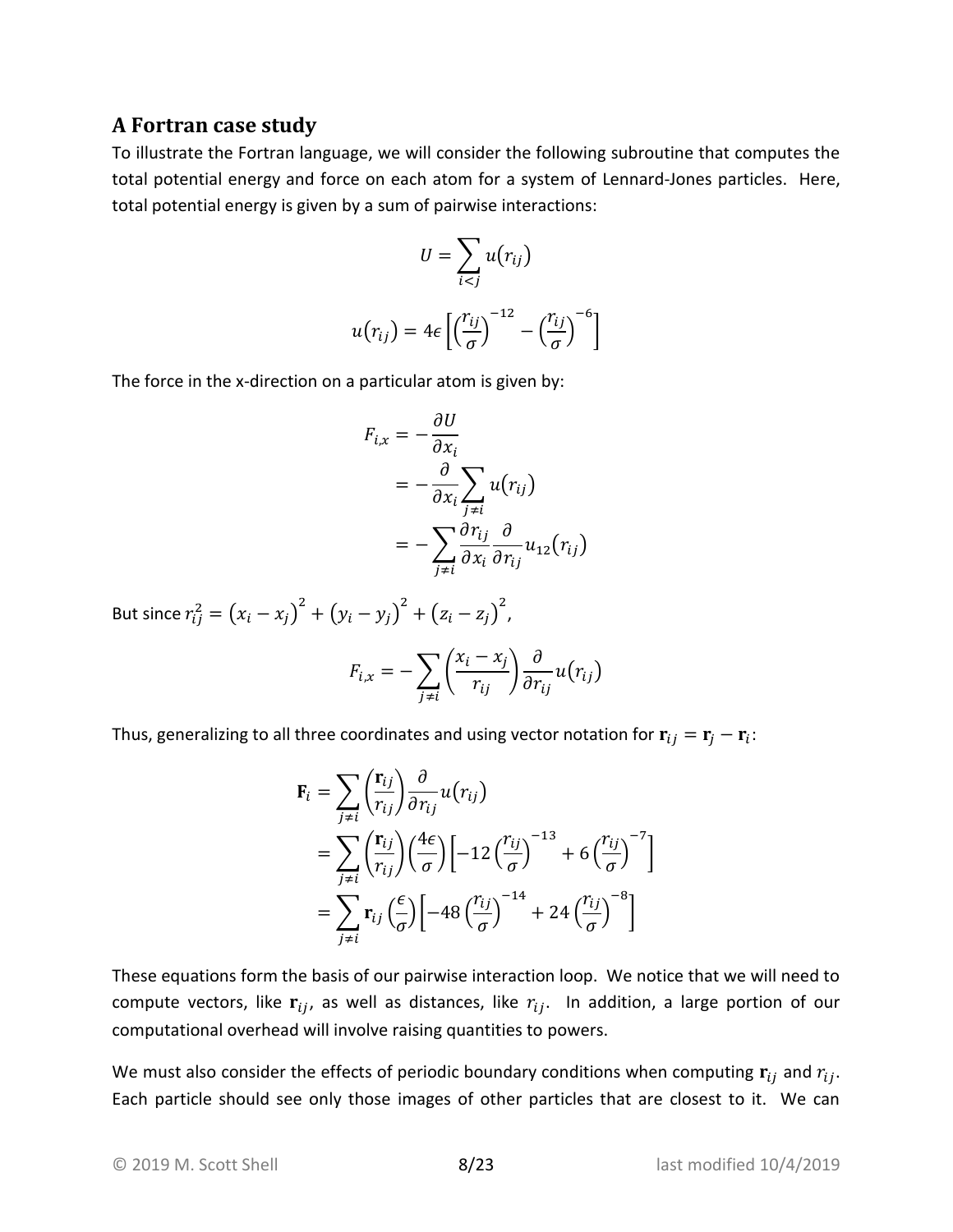accomplish this task by finding the minimum image distance between each pair of particles  $\mathbf{r}_{ij}^0$ . For each component, we use the rounding function nint, which returns the nearest integer value:

$$
\mathbf{r}_{ij}^0 = \mathbf{r}_{ij} - L \text{ nint}(\mathbf{r}_{ij}/L)
$$

Here  *is the length of the simulation box, and may be a vector for non-cubic boxes. Notice that* this equation implies a separate operation for each component x, y, and z.

Finally, we have to treat the truncation of our potential. We will introduce a cutoff at a pairwise distance  $r_c$ , beyond which the value of the potential will be zero; typically  $r_c = 2.5\sigma$  or greater. We will also shift our entire potential up in energy by the value at  $r_c$  so that the potential energy between any pair of particles continuously approaches zero at  $r_c$ . Thus we have:

$$
u(r_{ij}) = \begin{cases} 4\epsilon \left[ \left(\frac{r_{ij}}{\sigma}\right)^{-12} - \left(\frac{r_{ij}}{\sigma}\right)^{-6} \right] - 4\epsilon \left[ \left(\frac{r_c}{\sigma}\right)^{-12} - \left(\frac{r_c}{\sigma}\right)^{-6} \right] & r_{ij} \le r_c \\ 0 & r_{ij} > r_c \end{cases}
$$

In our simulation, we will work with dimensionless units such that values for positions/distances and energies are given in units of  $\sigma$  and  $\epsilon$  respectively. Thus, our pairwise potential function actually looks like:

$$
u(r_{ij}) = \begin{cases} 4[r_{ij}]^{-12} - r_{ij}^{-6} - 4[r_c^{-12} - r_c^{-6}] & r_{ij} \le r_c \\ 0 & r_{ij} > r_c \end{cases}
$$

We are now ready to write our subroutine. A naïve implementation unoptimized for speed might look like:

```
ljlib1.f90
```

```
subroutine EnergyForces(Pos, L, rc, PEnergy, Forces, Dim, NAtom)
     implicit none
     integer, intent(in) :: Dim, NAtom
    real(8), intent(in), dimension(0:NAtom-1, 0:Dim-1) :: Pos
     real(8), intent(in) :: L, rc
     real(8), intent(out) :: PEnergy
     real(8), intent(inout), dimension(0:NAtom-1, 0:Dim-1) :: Forces
     real(8), dimension(Dim) :: rij, Fij
     real(8) :: d, Shift
     integer :: i, j
    \text{PEnergy} = 0.\textbf{Forces} = 0.
    Shift = -4. * (rc**(-12) - rc**(-6)) do i = 0, NAtom - 1
        do j = i + 1, NAtom - 1
             rij = Pos(j,:) - Pos(i,:)
```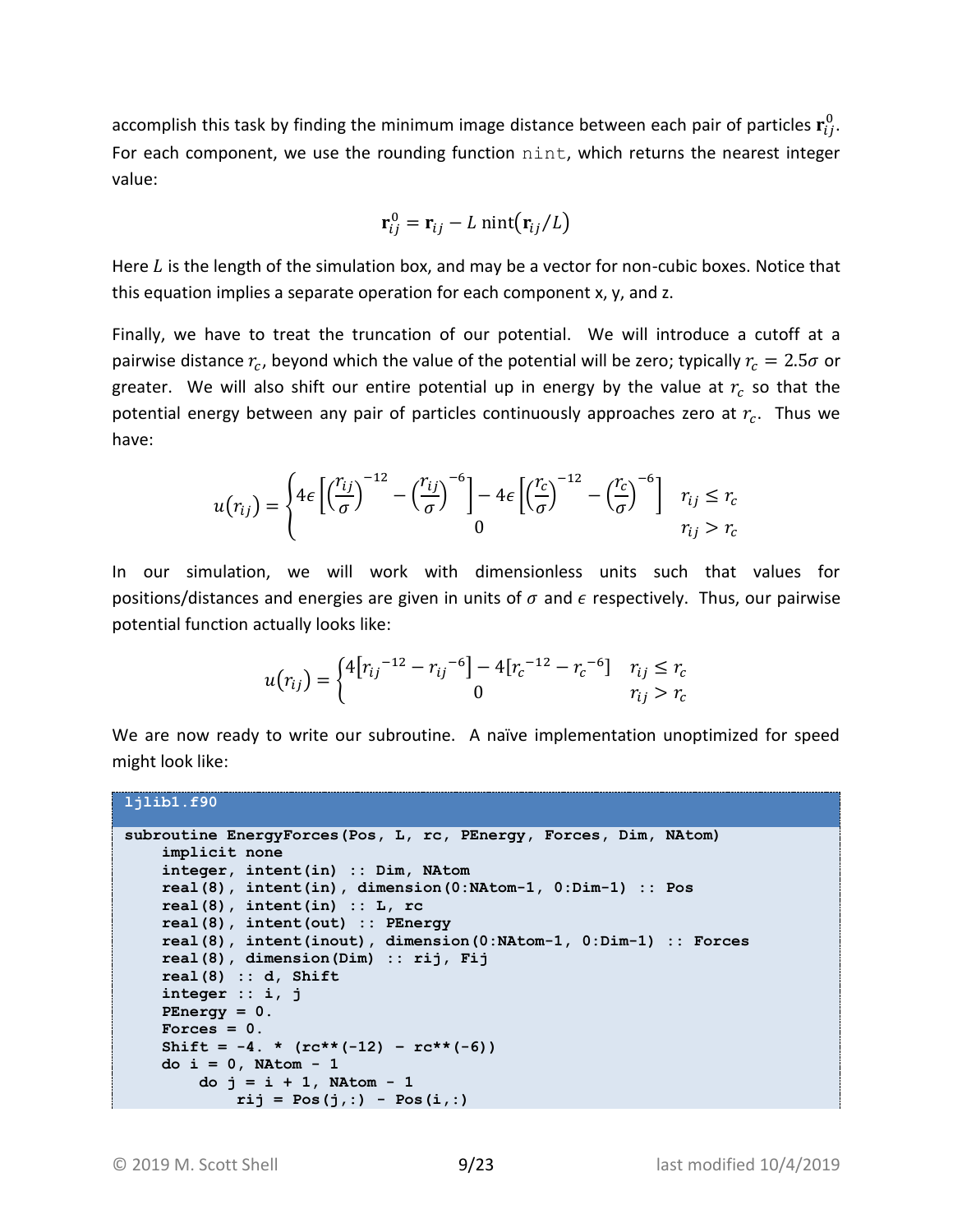```
 rij = rij - L * dnint(rij / L)
               d = sqrt(sum(rij * rij))
               if (d > rc) then
                   cycle
               end if
              PEnergy = PEnergy + 4. * (d**(-12) – d**(-6)) + Shift
             \text{Fij} = \text{rij} * (-48. * d**(-14) + 24. * d**(-12))\text{Process}(i,:) = \text{Forces}(i,:) + \text{Fi} Forces(j,:) = Forces(j,:) - Fij
          enddo
     enddo
end subroutine
```
Let's consider the features of this subroutine. The arguments  $Pos$ , L, and  $rc$  are all sent to the function using the intent(in) attribute and are not modified. The float PEnergy is intent (out), meaning that it will be returned from our function. The array Forces is intent(inout). The reason that we did not use intent (out) for Forces is that this will ultimately imply creation of a new array each time the function is called, after we compile with f2py. By declaring the array as  $intent(int)$ , we will be able to re-use an existing array for storing the forces, thus avoiding any performance hit that would accompany new array creation. Finally, the arguments Dim and NAtom give the sizes of various array dimensions.

Upon entering the subroutine, we zero the values of the potential energy and forces since we will add to these variables during the pairwise loop. We also precalculate the values of any constants that will be used during the loop, such as the energy shift due to the pairwise potential truncation.

In the pairwise loop, we compute the minimum image distance using the code

```
rij = Pos(j,:) - Pos(i,:)
rij = rij - L * dnint(rij / L)
```
Notice that  $r \text{ in } i$  is a length-three array and thus these lines are actually implied loops over each element. Here, dnint is the Fortran function returning the nearest integer of its argument as a type double or  $real(8)$  (the same as a Python float).

The absolute distance is computed and we then determine whether or not a pair of atoms is beyond the distance cutoff:

```
d = sqrt(sum(rij * rij))if (d > rc) then
     cycle
end if
```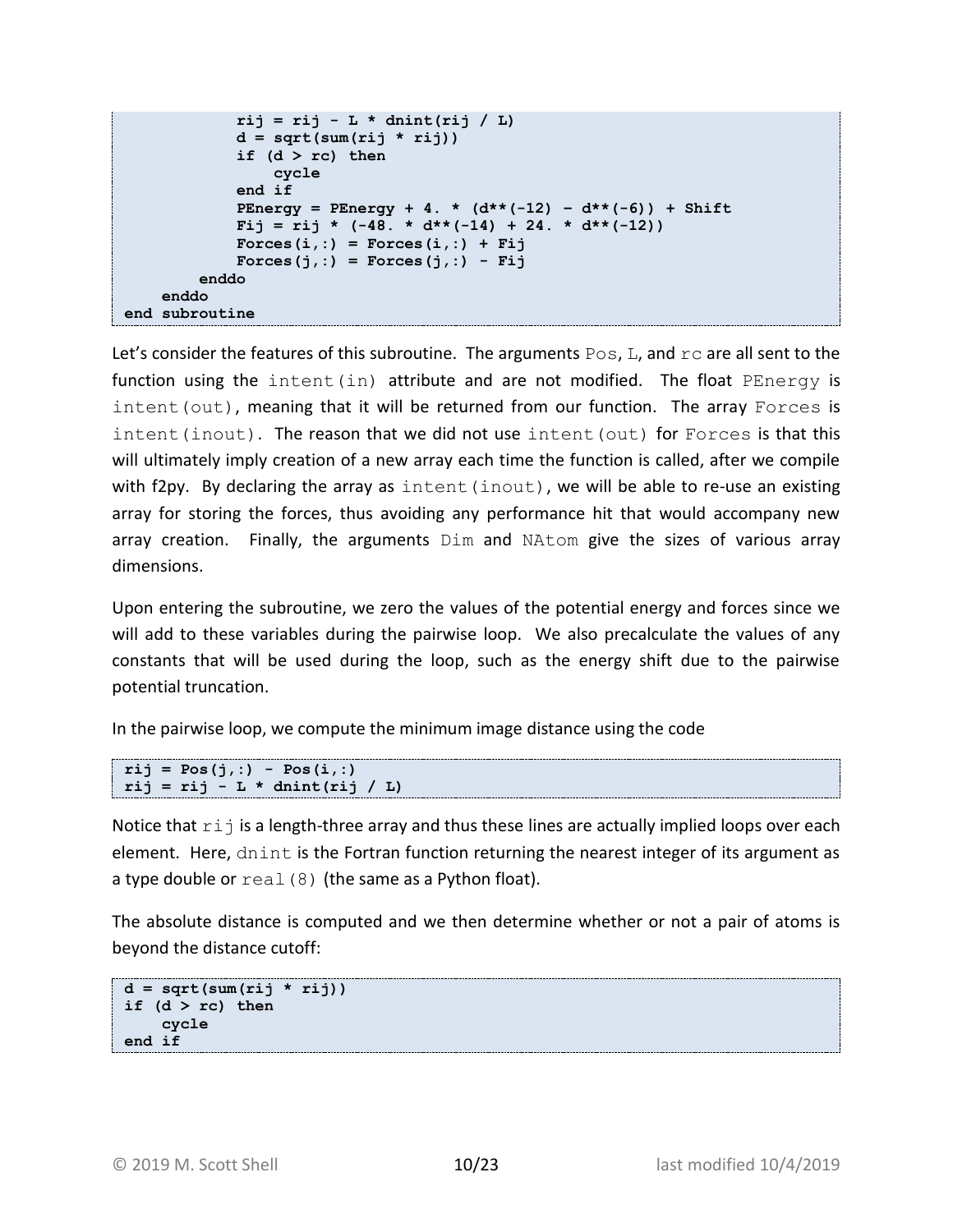The cycle statement in Fortran is equivalent to continue in Python, and it immediately causes the innermost loop to advance and return to the next iteration. Here, we use it to skip ahead to the next atom pair if two atoms are beyond the cutoff.

Notice the formatting of the  $if$  statement. In general, Fortran conditional statements have the form:

```
if (CONDITION) then
     COMMANDS
else if (CONDITION) then
     COMMANDS
else
     COMMANDS
end if
```
The test condition can be any conditional expression built from comparison operators, parenthesis, and compound statements. In Fortran, conditional comparisons are given by ==, <,  $>$ ,  $\leq$ ,  $>$ = and  $\leq$ . Only the last of these, which signifies "not equals to", is different from Python. Moreover, in Fortran compound expressions can be written using . and., . or., and .not. which differ from Python only by the presence of a preceding and trailing period. Similarly, the Boolean constants in Fortran are written as .true. and .false.

After calculating the force, we add this vector to the force array for particle  $\pm$  and the negative vector for particle  $\frac{1}{1}$  in the loop:

```
\text{Fi} = \text{ri} \cdot \star (-48. \star \text{d} \cdot \star (-14) + 24. \star \text{d} \cdot \star (-12))\text{Process}(i,:) = \text{Forces}(i,:) + \text{Fi}Forces(j,:) = Forces(j,:) – Fij
```
Notice that, like Python, the power operator is written as  $**$ .

In addition to the sqrt function used in this example, Fortran provides a large number of mathematical operations, almost all of which can be used to operate on entire arrays at a time. These functions include:

```
mod, sin, cos, tan, cotan, asin, acos, atan, sinh, 
cosh, tanh, asinh, acosh, atanh, exp, log, log10, 
sqrt, ceiling, floor, nint, erf, erfc, huge, tiny,
epsilon
```
For many of these, the default versions of the functions return single-precision numbers. To obtain double-precision return values, the equivalent of Python floats, there are versions of the functions that start with "d", such as dnint from nint.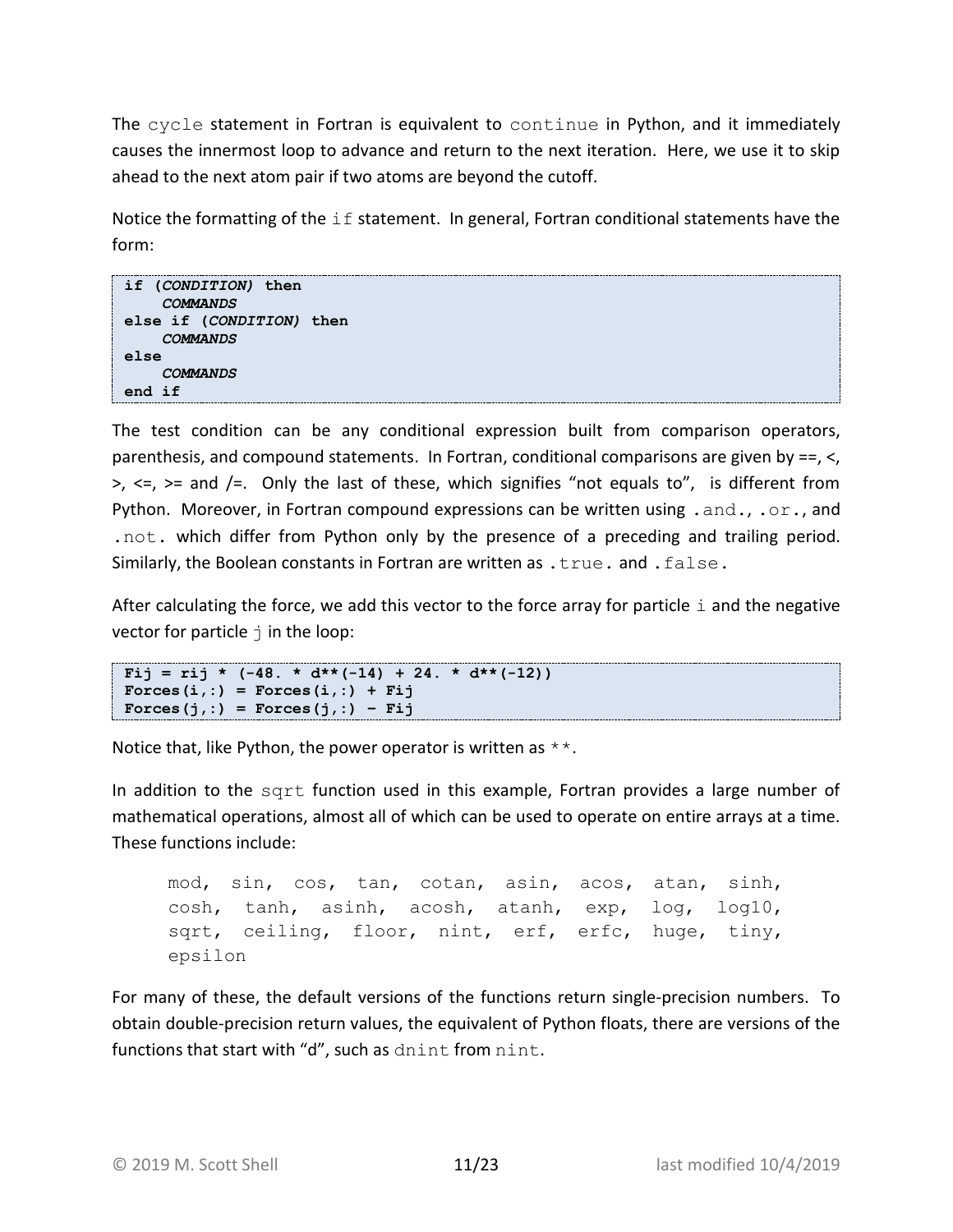In addition there are a number of functions that return information about arrays or perform array-specific mathematical operations:

```
count, sum, product, minval, maxval, minloc, maxloc, 
matmul, transpose
```
Many of these functions accept an optional argument  $axis=X$  that will perform the indicated operation over the specified axis only, returning an array of one smaller dimension. Keep in mind that in Fortran the first axis is  $axis=1$ , as opposed to Python's  $axis=0$ .

## <span id="page-11-0"></span>**Maximizing computational efficiency in Fortran code**

While the above code appears simple and straightforward, there are a number of ways in which it might be rewritten to require much fewer floating point calculations.

First, we never need to find the absolute distance between two particles; rather, all computations can be rewritten in terms of the squared distance. Thus we can remove the square root operation, which will result in significant time savings.

Second, we can take much greater control over the exponentiation performed to specify exactly the number of multiplications. In particular, the force calculation relies on terms that have overlap with the potential calculation.

Third, we can copy the position of particle i into a temporary array to be used in the loop over j. This will save the effort of having to locate i's position in memory each time we loop through j, as large multidimensional array access can be slow.

With these considerations, our optimized computation looks like:

```
ljlib2.f90
```

```
subroutine EnergyForces(Pos, L, rc, PEnergy, Forces, Dim, NAtom)
     implicit none
    integer, intent(in) :: Dim, NAtom
    real(8), intent(in), dimension(0:NAtom-1, 0:Dim-1) :: Pos
    real(8), intent(in) :: L, rc
    real(8), intent(out) :: PEnergy
    real(8), intent(inout), dimension(0:NAtom-1, 0:Dim-1) :: Forces
    real(8), dimension(Dim) :: rij, Fij, Posi
    real(8) :: d2, id2, id6, id12
    real(8) :: rc2, Shift
    integer :: i, j
    PEnergy = 0.
   Forces = 0.
    Shift = -4. * (rc**(-12) - rc**(-6))rc2 = rc * rc do i = 0, NAtom – 1
         !store Pos(i,:) in a temporary array for faster access in j loop
```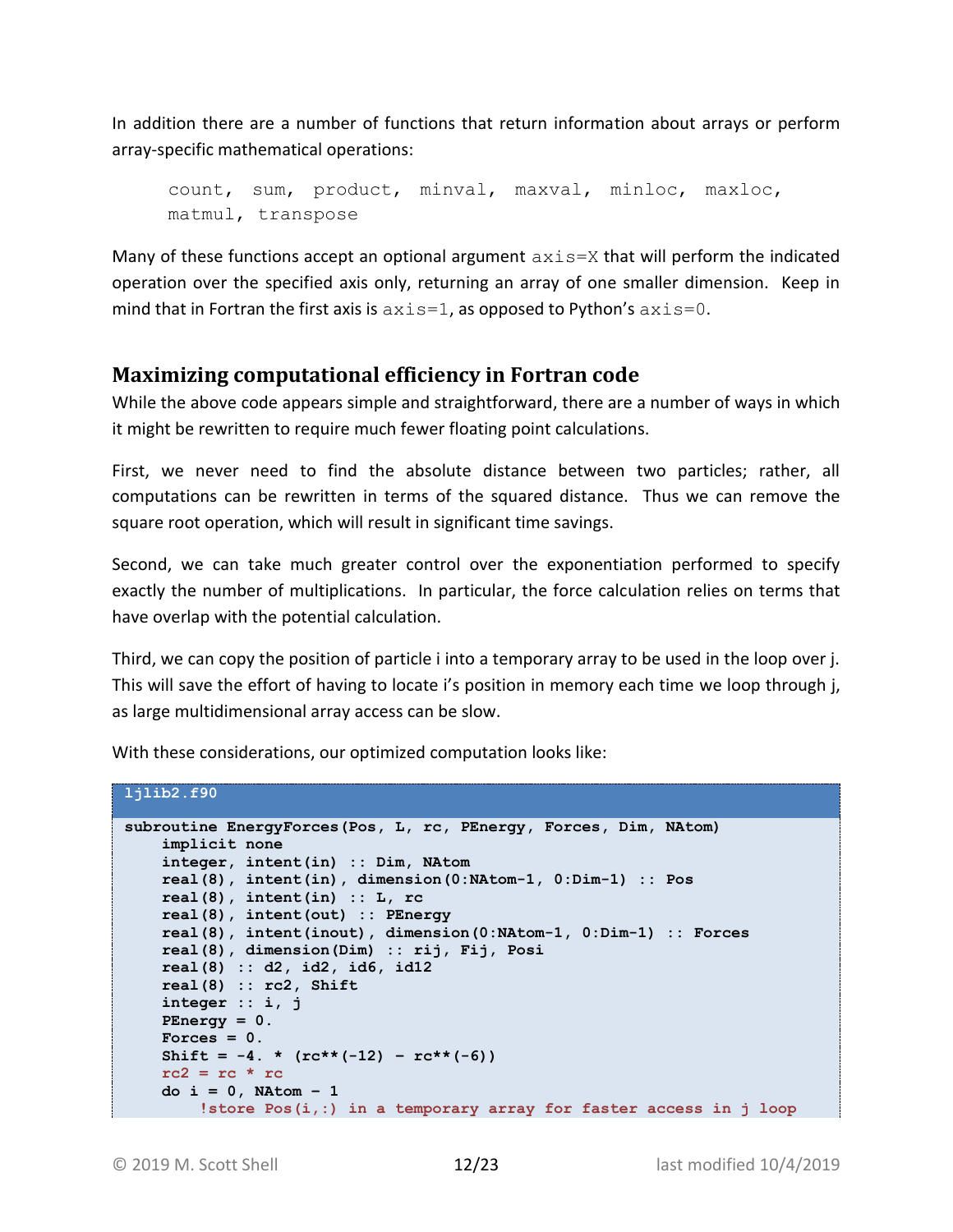```
\text{Posi} = \text{Pos}(i,:) do j = i + 1, NAtom - 1
              rij = Pos(j,:) - Posi
             rij = rij - L * dnint(rij / L)
             !compute only the squared distance and compare to squared cut
             d2 = sum(rij * rij)
             if (d2 > rc2) then
                  cycle
              end if
              id2 = 1. / d2 !inverse squared distance
             id6 = id2 * id2 * id2 !inverse sixth distance
              id12 = id6 * id6 !inverse twelvth distance
            PEnergy = PEnergy + 4. * (idl2 - id6) + Shift\text{Fij} = \text{rij} * ((-48. * id12 + 24. * id6) * id2)\text{Process}(i,:) = \text{Forces}(i,:) + \text{Fi} Forces(j,:) = Forces(j,:) - Fij
         enddo
     enddo
end subroutine
```
Some general considerations for writing fast routines are:

- Store values that are used multiple times in temporary variables to avoid repeating calculations. In the above example,  $r_{ij}^{-6}$  was used a number of times for each pair and stored as its own variable id6.
- Break down large polynomial expressions so that fewer multiplications are needed. For example,  $x^*3+x^*2+x+1$  requires four multiplication and three addition operations. Alternatively,  $x^*(x^*(x+1)+1)+1$  requires only two multiplication and three addition operations, but gives the same result. In a similar manner,  $x**8$  can be evaluated fastest by  $((x**2)**2)**2$ .
- If expensive mathematical operations like log, exp, or sqrt can be avoided, rewrite your code to do so.
- If the same elements of a large array are to be accessed many times in succession during a loop, copy these values into a temporary variable first. Fortran will be able to read and write values in variables or smaller, single-dimensional arrays much faster than in large arrays because memory access can be slow and small variables can be optimized to sit in faster parts of memory.
- In Fortran, arrays are traversed most efficiently in memory if the leftmost array index varies the fastest. For example, a double loop over  $Pos(i, j)$  is the fastest if i is the inner loop and j the outer. Similarly, expressions like  $Pos(:,j)$  are faster than  $Pos(j,:)$ . Unfortunately, writing code in this way is not always possible given the way in which it is natural to define arrays in Python and how Python passes variables to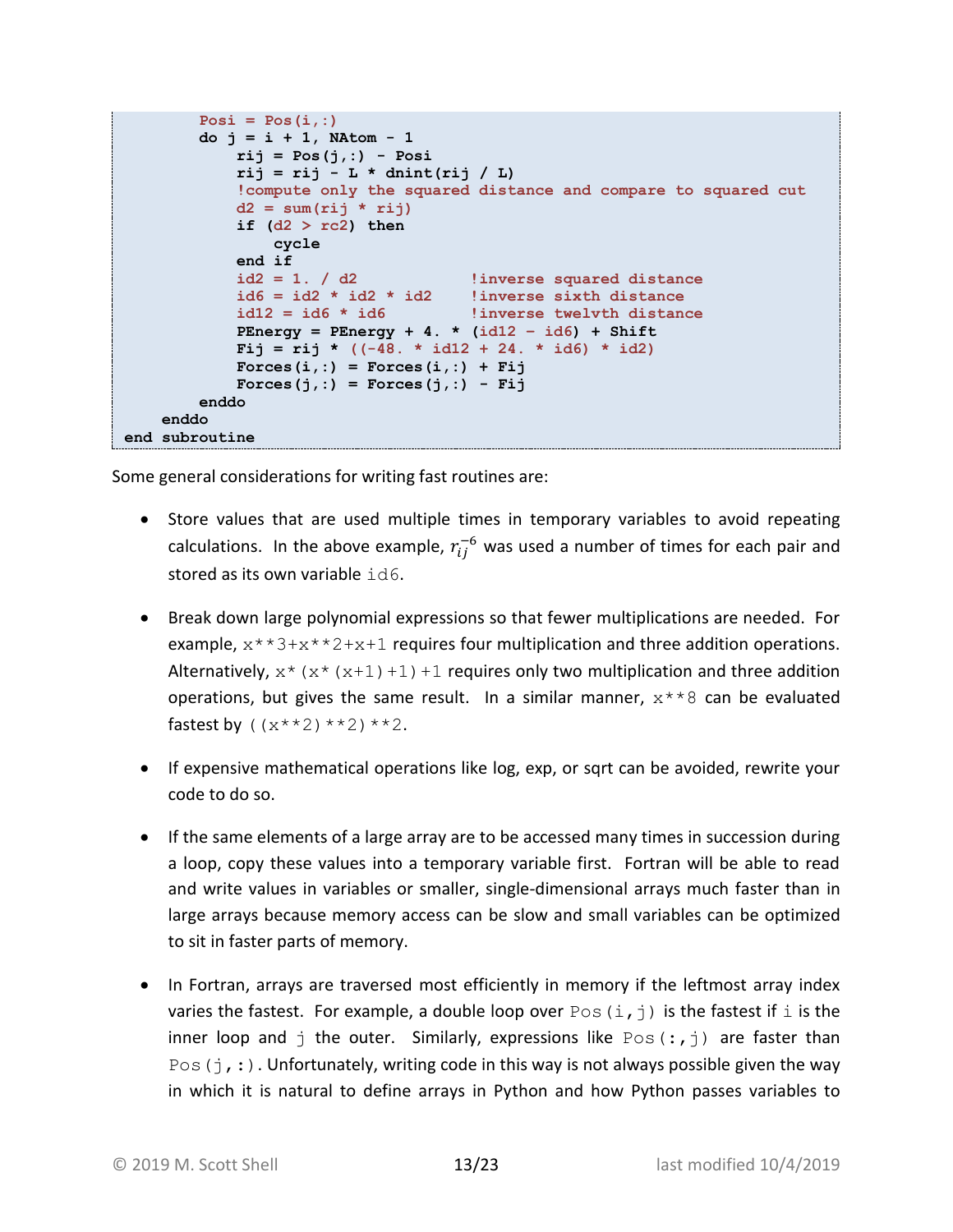Fortran. In the above example, we were not able to make the inner index vary fastest because Pos was passed with the  $(x,y,z)$  coordinates in the second index, which we need to access all at one time. However, if given the option, choose loops that vary the fastest over the leftmost array indices.

### <span id="page-13-0"></span>**Multiple functions in each Fortran file**

We can put multiple subroutines inside the same Fortran file. Generally it is a good idea to group functions together in files by their purpose and level of generality. In other words, keep functions specific to the potential energy function in a separate Fortran file from those which perform generic geometric manipulations (e.g., rotation of a rigid body). When compiled for Python, all of the subroutines in a given Fortran file will appear as functions in the same imported module.

Here is the example from above extended with a subroutine that advances the positions and velocities of each atom using the velocity Verlet algorithm:

#### **ljlib3.f90**

```
subroutine EnergyForces(Pos, L, rc, PEnergy, Forces, Dim, NAtom)
    implicit none
    integer, intent(in) :: Dim, NAtom
    real(8), intent(in), dimension(0:NAtom-1, 0:Dim-1) :: Pos
     real(8), intent(in) :: L, rc
    real(8), intent(out) :: PEnergy
    real(8), intent(inout), dimension(0:NAtom-1, 0:Dim-1) :: Forces
    real(8), dimension(Dim) :: rij, Fij, Posi
    real(8) :: d2, id2, id6, id12
    real(8) :: rc2, Shift
    integer :: i, j
    PEnergy = 0.
    Forces = 0.
   Shift = -4. * (rc**(-12) - rc**(-6))rc2 = rc * rc do i = 0, NAtom – 1
         !store Pos(i,:) in a temporary array for faster access in j loop
        \text{Posi} = \text{Pos}(i,:) do j = i + 1, NAtom - 1
             rij = Pos(j,:) - Posi
             rij = rij - L * dnint(rij / L)
             !compute only the squared distance and compare to squared cut
             d2 = sum(rij * rij)
            if (d2 > rc2) then
                 cycle
             end if
 id2 = 1. / d2 !inverse squared distance
 id6 = id2 * id2 * id2 !inverse sixth distance
             id12 = id6 * id6 !inverse twelvth distance
 PEnergy = PEnergy + 4. * (id12 – id6) + Shift
 Fij = rij * ((-48. * id12 + 24. * id6) * id2)
            \text{Process}(i,:) = \text{Forces}(i,:) + \text{Fi}\text{Forces}(j,:) = \text{Forces}(j,:) - \text{Fi} enddo
     enddo
```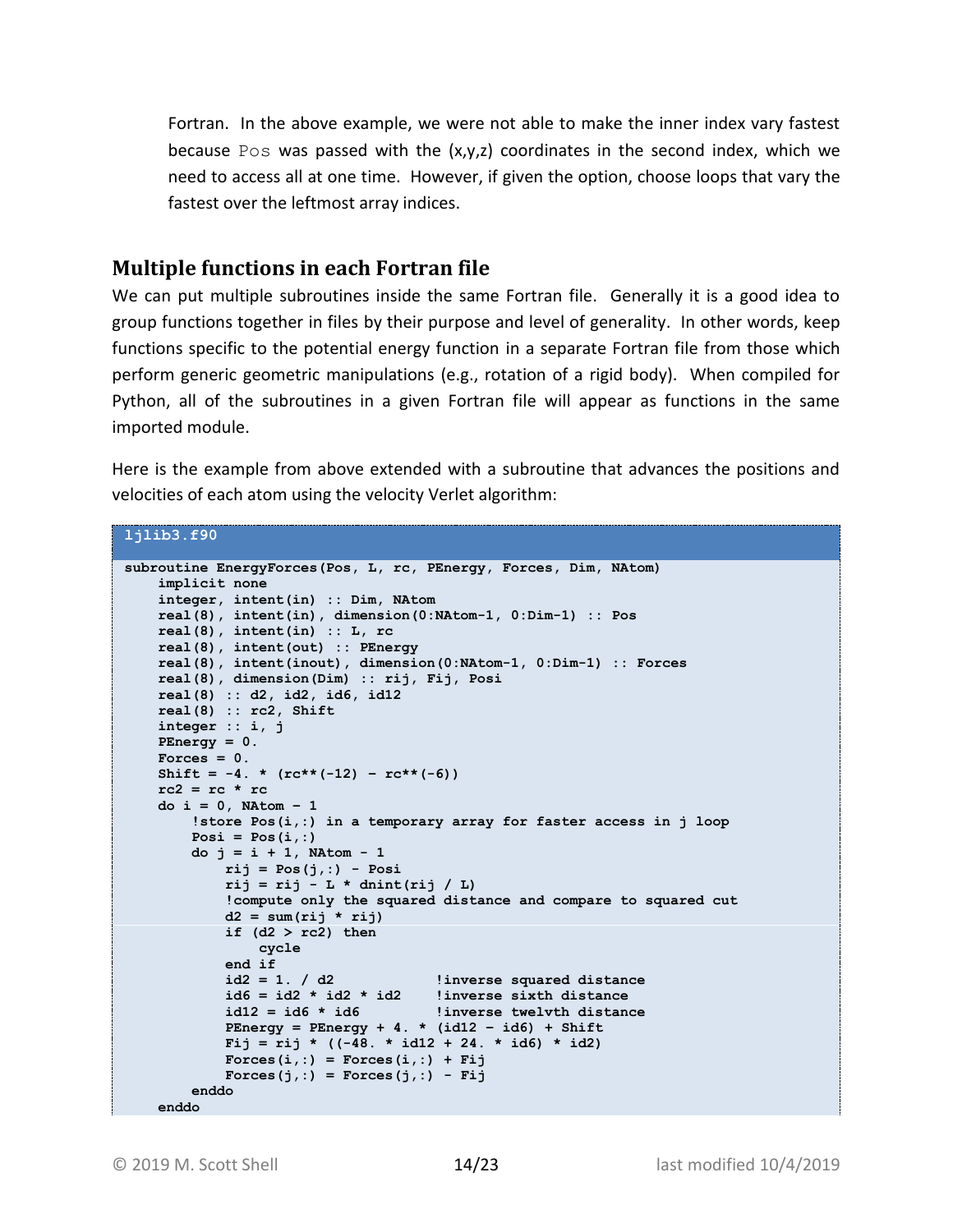```
end subroutine
subroutine VVIntegrate(Pos, Vel, Accel, L, CutSq, dt, KEnergy, PEnergy, Dim, NAtom)
    implicit none
    integer, intent(in) :: Dim, NAtom
    real(8), intent(in) :: L, CutSq, dt
    real(8), intent(inout), dimension(0:NAtom-1, 0:Dim-1) :: Pos, Vel, Accel
    real(8), intent(out) :: KEnergy, PEnergy
    external :: EnergyForces
     Pos = Pos + dt * Vel + 0.5 * dt*dt * Accel
    Vel = Vel + 0.5 * dt * Accel
     call EnergyForces(Pos, L, CutSq, PEnergy, Accel, Dim, NAtom)
    Vel = Vel + 0.5 * dt * Accel
   KEnergy = 0.5 * sum(Vel*Vel)end subroutine
```
Notice that the VVIntegrate function calls the EnergyForces function within it. When a Fortran function calls another function, we must also declare the latter using the external keyword as we wrote above. This tells the compiler that the function we are calling lies somewhere else in the code we wrote. In addition, called subroutines must be preceded with the keyword call.

#### <span id="page-14-0"></span>**Compiling and debugging**

Once we have written our Fortran source code, we must compile it. Ultimately this will be done automatically by f2py in the creation of a Python module from the .f90 file. However, to debug our code, it is often useful to first try to compile the Fortran source directly. To compile our code above, we write at the command line:

```
c:\> gfortran -c ljlib3.f90
```
If there were no errors in our program, gfortran will return quietly with no output and a file ljlib3.o will have been created, an object file that can be subsequently linked into an executable file. We will have no use for the .o file here, since we are only concerned with identifying errors in our code at this point, and thus it is safe to delete it.

If gfortran finds a problem with our code, it will return an error message. For example, if we used the assignment  $k=1$  in our code, but forgot to explicitly define the type of k, gfortran would return:

```
ljlib3.f90:50.5:
   k = 1 1
Error: Symbol 'k' at (1) has no IMPLICIT type
```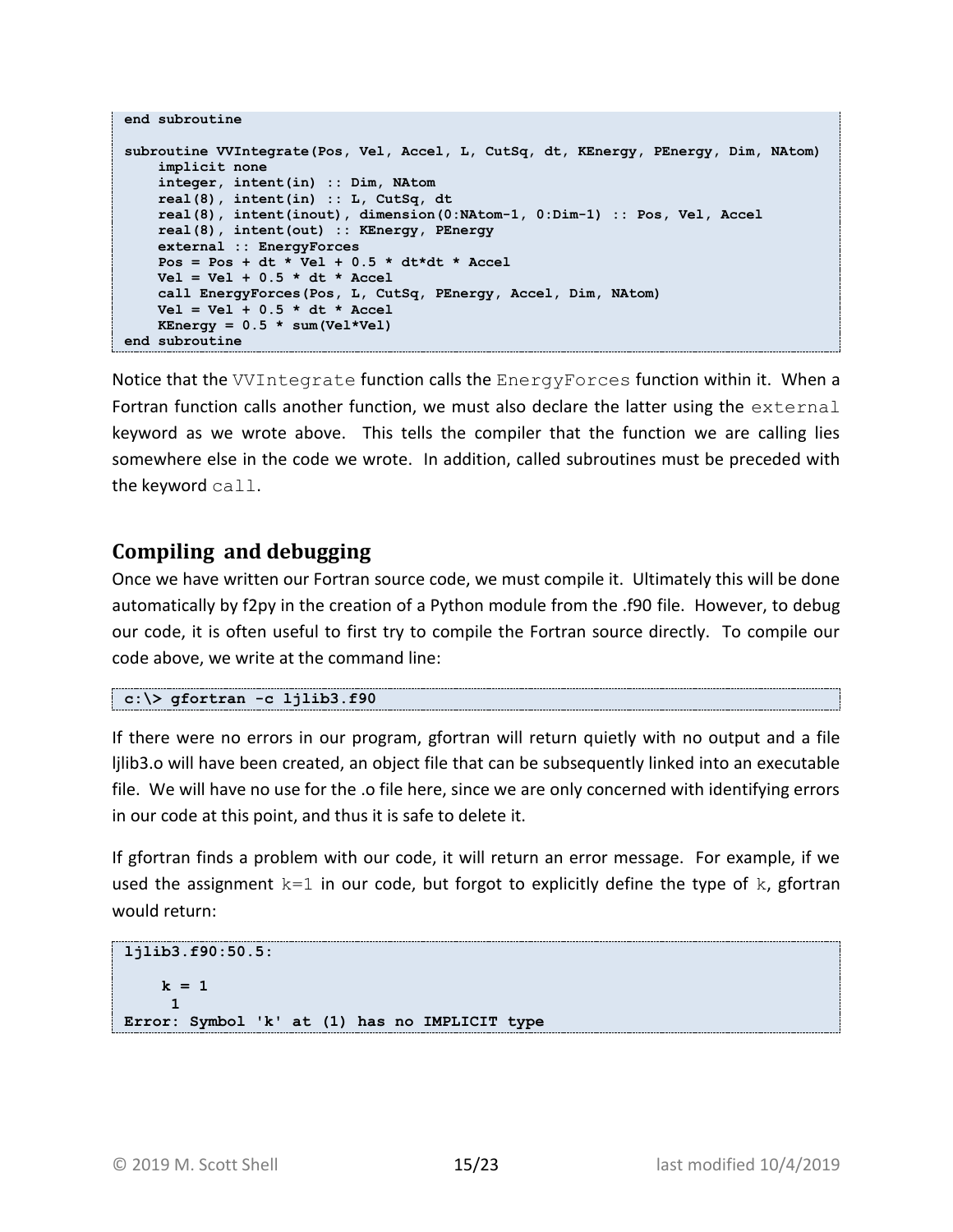In the first line, we are given the line (50) and column (5) numbers where it found the error, as well as the specific error message. The number 1 is used underneath the offending line to show where the error occurred.

Sometimes our program compiles just fine, but we still experience numerical problems in running our code. At this point, it often becomes useful to track values of variables throughout the program execution. In Python, we could place print statements throughout the code to periodically report on variable values. If we also need to see the values of variables during called Fortran routines, we can similarly place print statements within our Fortran code during test production. In Fortran a print statement has the form:

**print \*, var1, var2, var3**

Here, one must always include the "\*," indicator after the Fortran print statement to tell it that you want to send the values to the terminal (screen), and not to a file or attached device.

There are also many Fortran source code editors with a graphical user interface that color-code statements and functions for ease of viewing, and that will often check for simple errors. The Spyder editor included with the Anaconda Distribution is one such editor.

#### <span id="page-15-0"></span>**Preparing code for f2py**

Generally, if we write Fortran code that strongly types and specifies intents for all variables, then there is very little that we need to do before using f2py to convert it into a Pythonimportable module. However, for *array variables* with the intent(inout) attribute, we typically need to add a small *directive* that tells f2py how we want to deal with this particular kind of variable. f2py directives are small comments at the beginning of lines (no preceding spaces) that start as "! $f2py"$ . For intent (inout) variables, we simply add

**!f2py intent(in,out) ::** *VAR*

to the line after an argument declaration statement.

Consider the EnergyForces function. Here, we need to place an f2py directive immediately after the type declaration for the Forces variable:

```
 real(8), intent(inout), dimension(0:NAtom-1, 0:Dim-1) :: Forces
!f2py intent(in,out) :: Forces
…
```
Since our directive begins with the Fortran comment character "!", it will not affect compilation by Fortran during debugging. However, the addition of intent  $(in, out)$  :: Forces will

**…**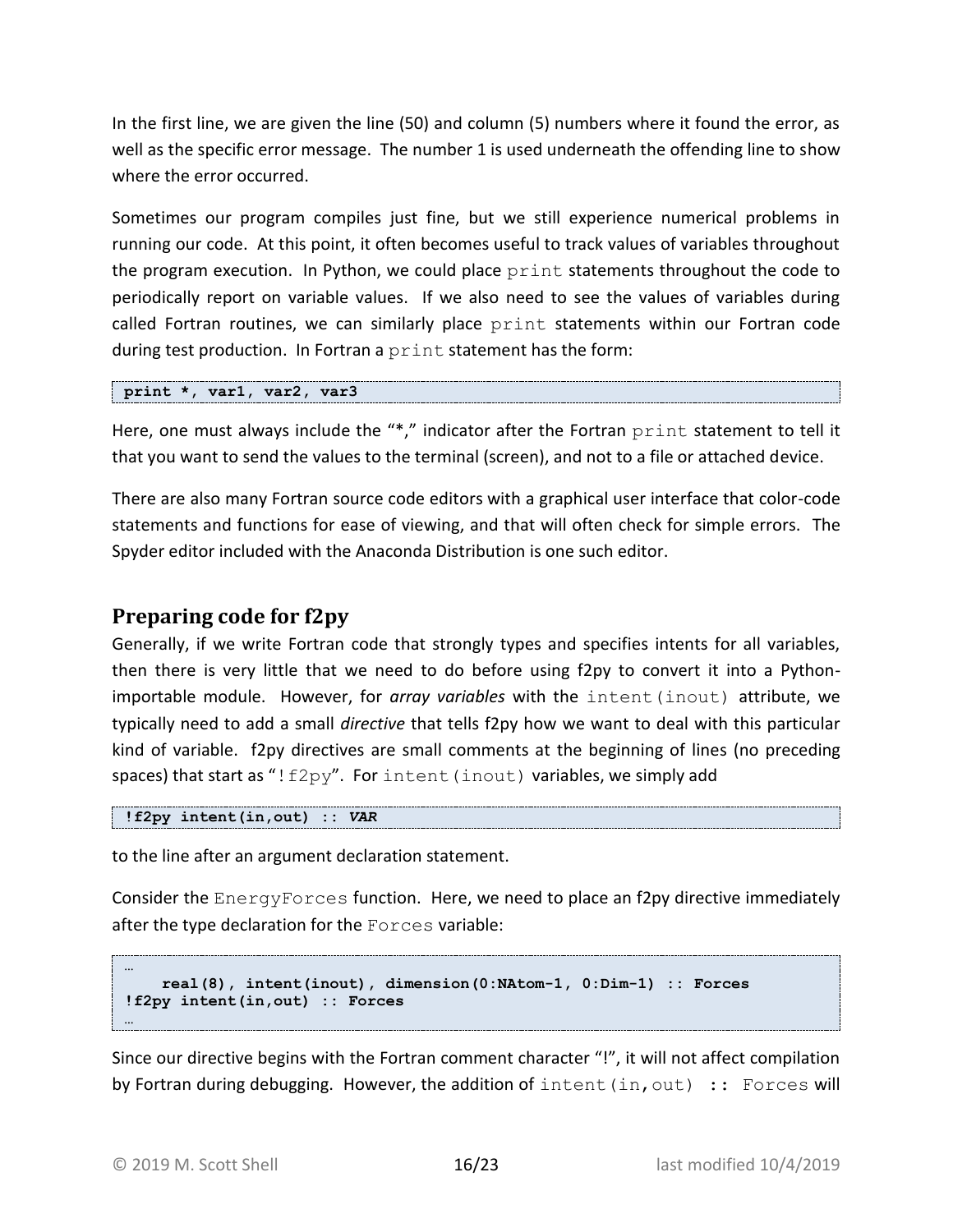tell f2py that we want the Python version of our Fortran function to treat the array Forces as an argument and also as a return value as a part of the return tuple.

We need to similarly modify the code for *VVIntegrate*:

```
…
    real(8), intent(inout), dimension(0:NAtom-1, 0:Dim-1) :: Pos, Vel, Accel
!f2py intent(in,out) :: Pos, Vel, Accel
…
```
# <span id="page-16-0"></span>**Running f2py**

Once we have written and debugged our Fortran source code, we are ready to compile it into a Python module using the f2py utility. If your environment variables are set up correctly, you should be able to run f2py directly from the command line or terminal. On a Windows system, start an Anaconda Prompt to open a terminal.

Running f2py without any arguments prints out a long help file:

```
c:\> f2py.py
Usage:
1) To construct extension module sources:
       f2py [<options>] <fortran files> [[[only:]||[skip:]] \
                                         <fortran functions> ] \
                                         [: <fortran files> ...]
2) To compile fortran files and build extension modules:
       f2py -c [<options>, <build_flib options>, <extra options>] <fortran files>
3) To generate signature files:
       f2py -h <filename.pyf> ...< same options as in (1) >
Description: This program generates a Python C/API file (<modulename>module.c)
              that contains wrappers for given fortran functions so that they
              can be called from Python. With the -c option the corresponding
              extension modules are built. 
…
```
If this did not work on your system, you may need to explicitly run with Python as well as give the full path to f2py:

**c:\> python c:\python26\scripts\f2py.py**

f2py is a powerful utility that enables a lot of control over how modules are compiled. Here we will only describe a specific subset of its abilities. To compile our code into a module on a Windows platform we use a command of the following form:

**f2py.py –c –m** *MODULENAME SOURCE***.f90 --fcompiler=gnu95 --compiler=mingw32**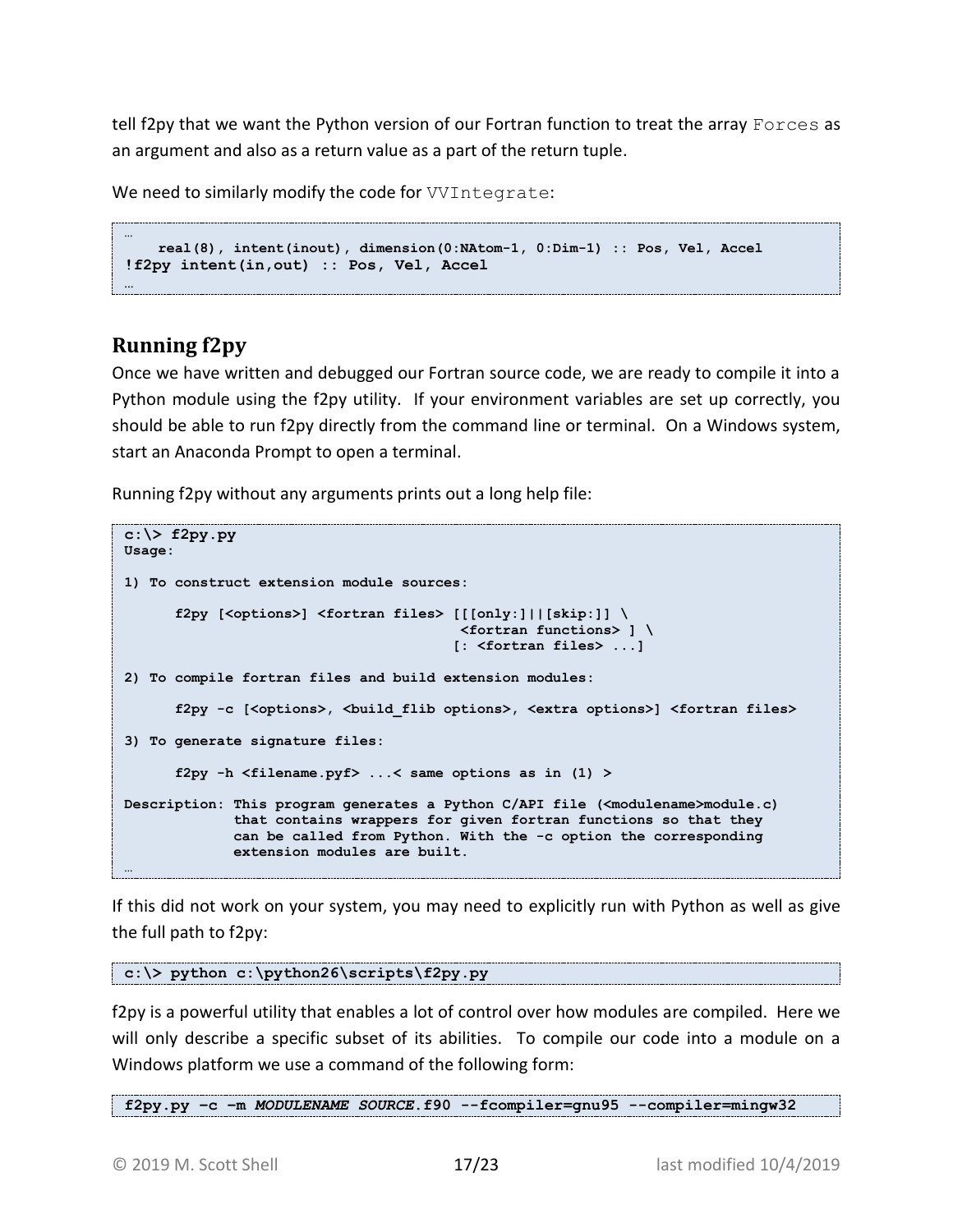Here, *MODULENAME* is the name we want for our module after it is compiled. *SOURCE*.f90 is the name of the file containing the Fortran source code. The  $-c$  and  $-m$  flags indicate compilation and the name specification, respectively. The option  $-\text{fcompile}$ f2py to use the GFortran compiler that we downloaded and installed earlier. There are other Fortran compilers that will work with f2py that could be specified here. To see what compilers are present and recognized on your system, use the following command:

| $c:\$ f2py.py -c --help-fcompiler                     |                                                                     |  |  |
|-------------------------------------------------------|---------------------------------------------------------------------|--|--|
| Fortran compilers found:                              |                                                                     |  |  |
|                                                       | --fcompiler=compaqv DIGITAL or Compaq Visual Fortran Compiler (6.6) |  |  |
| --fcompiler=gnu95                                     | GNU Fortran 95 compiler (4.4.0)                                     |  |  |
| Compilers available for this platform, but not found: |                                                                     |  |  |
|                                                       | --fcompiler=absoft Absoft Corp Fortran Compiler                     |  |  |
| --fcompiler=g95                                       | G95 Fortran Compiler                                                |  |  |
| --fcompiler=gnu                                       | GNU Fortran 77 compiler                                             |  |  |
|                                                       | --fcompiler=intelev Intel Visual Fortran Compiler for Itanium apps  |  |  |
| --fcompiler=intelv                                    | Intel Visual Fortran Compiler for 32-bit apps                       |  |  |
| Compilers not available on this platform:             |                                                                     |  |  |
| --fcompiler=compaq                                    | Compaq Fortran Compiler                                             |  |  |
| --fcompiler=hpux                                      | HP Fortran 90 Compiler                                              |  |  |
| --fcompiler=ibm                                       | IBM XL Fortran Compiler                                             |  |  |
| --fcompiler=intel                                     | Intel Fortran Compiler for 32-bit apps                              |  |  |
| --fcompiler=intele                                    | Intel Fortran Compiler for Itanium apps                             |  |  |
| --fcompiler=intelem                                   | Intel Fortran Compiler for EM64T-based apps                         |  |  |
| --fcompiler=lahey                                     | Lahey/Fujitsu Fortran 95 Compiler                                   |  |  |
| --fcompiler=mips                                      | MIPSpro Fortran Compiler                                            |  |  |
| --fcompiler=nag                                       | NAGWare Fortran 95 Compiler                                         |  |  |
| --fcompiler=none                                      | Fake Fortran compiler                                               |  |  |
| --fcompiler=pq                                        | Portland Group Fortran Compiler                                     |  |  |
| --fcompiler=sun                                       | Sun or Forte Fortran 95 Compiler                                    |  |  |
| --fcompiler=vast                                      | Pacific-Sierra Research Fortran 90 Compiler                         |  |  |
|                                                       | For compiler details, run 'config fc --verbose' setup command.      |  |  |

Part of the f2py process involves the automated writing and compilation of C wrapper code around the Fortran routines. The option --compiler=mingw32 tells f2py to use the MinGW C compiler that comes with gfortran. This compiler is specific to the Windows system. On other systems, this option might be omitted to use the default C compiler, or another C compiler could be specified directly (e.g.,  $--$ compiler=gcc).

Running f2py for our Lennard-Jones example looks something like the following:

```
c:\>f2py.py -c -m ljlib ljlib3.f90 --fcompiler=gnu95 --compiler=mingw32
Ignoring "Python was built with Visual Studio version 7.1, and extensions need to be built
 with the same version of the compiler, but it isn't installed." (one should fix me in fco
mpiler/compaq.py)
running build
running config_cc
unifing config_cc, config, build_clib, build_ext, build commands --compiler options
running config_fc
unifing config_fc, config, build_clib, build_ext, build commands --fcompiler options
running build_src
building extension "ljlib" sources
f2py options: []
f2py:> c:\docume~1\shell\locals~1\temp\tmpl4tj-f\src.win32-2.5\ljlibmodule.c
creating c:\docume~1\shell\locals~1\temp\tmpl4tj-f
creating c:\docume~1\shell\locals~1\temp\tmpl4tj-f\src.win32-2.5
```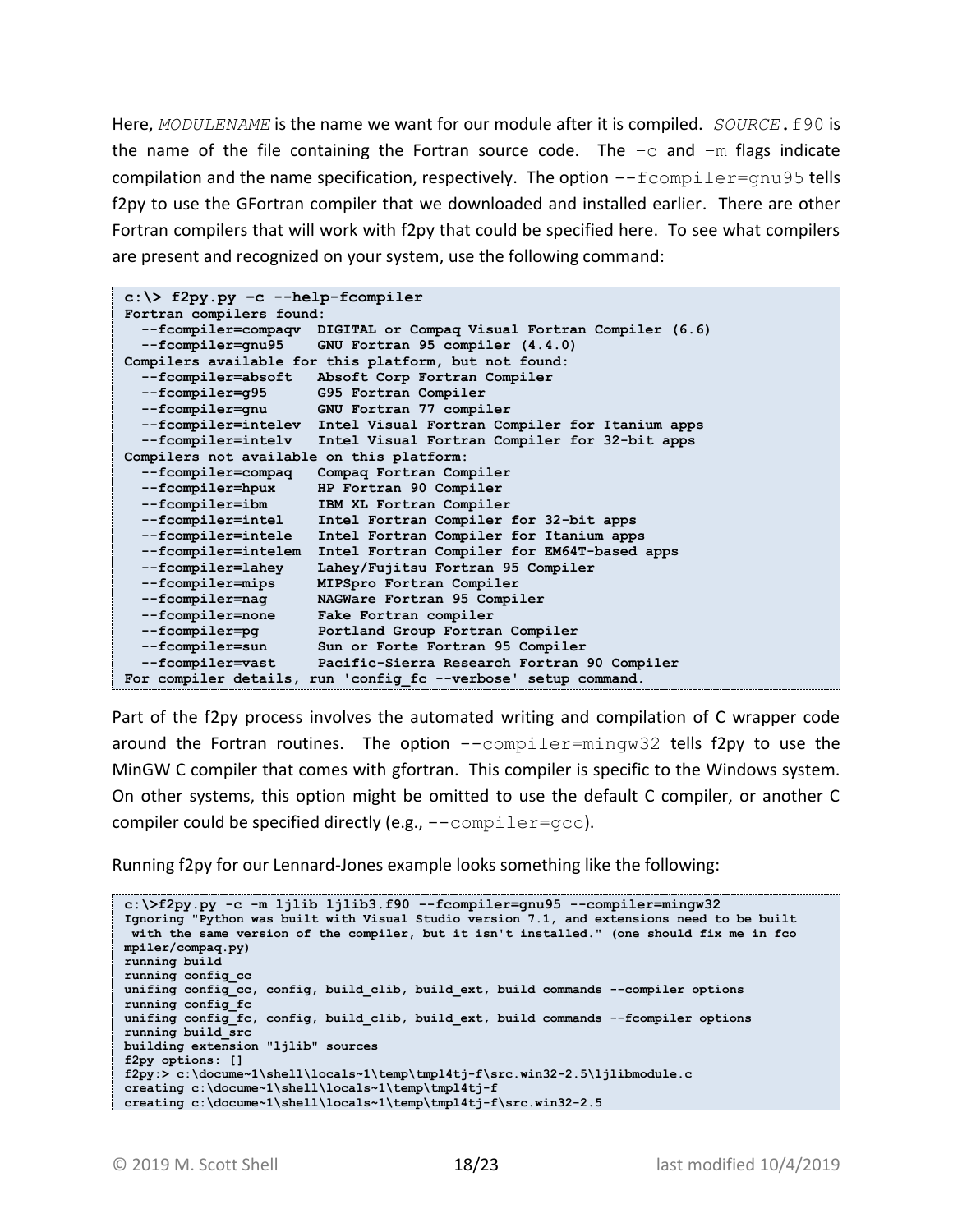```
Reading fortran codes...
         Reading file 'ljlib3.f90' (format:free)
Post-processing...
         Block: ljlib
                         Block: energyforces
                        Block: vvintegrate
Post-processing (stage 2)...
Building modules...
         Building module "ljlib"...
                 Constructing wrapper function "energyforces"...
                   penergy,forces = energyforces(pos,l,rc,forces,[dim,natom])
                 Constructing wrapper function "vvintegrate"...
                   pos,vel,accel,kenergy,penergy = vvintegrate(pos,vel,accel,l,cutsq,dt,[di
m,natom])
         Wrote C/API module "ljlib" to file "c:\docume~1\shell\locals~1\temp\tmpl4tj-f\src.win
32-2.5/ljlibmodule.c"
   adding 'c:\docume~1\shell\locals~1\temp\tmpl4tj-f\src.win32-2.5\fortranobject.c' to sour
ces.
   adding 'c:\docume~1\shell\locals~1\temp\tmpl4tj-f\src.win32-2.5' to include_dirs.
copying C:\Python25\lib\site-packages\numpy\f2py\src\fortranobject.c -> c:\docume~1\shell\
locals~1\temp\tmpl4tj-f\src.win32-2.5
copying C:\Python25\lib\site-packages\numpy\f2py\src\fortranobject.h -> c:\docume~1\shell\
locals~1\temp\tmpl4tj-f\src.win32-2.5
running build_ext
customize Mingw32CCompiler
customize Mingw32CCompiler using build_ext
customize Gnu95FCompiler
Found executable C:\gfortran\bin\gfortran.exe
Found executable C:\gfortran\bin\gfortran.exe
customize Gnu95FCompiler using build_ext
building 'ljlib' extension
compiling C sources
C compiler: gcc -mno-cygwin -O2 -Wall -Wstrict-prototypes
creating c:\docume~1\shell\locals~1\temp\tmpl4tj-f\Release
creating c:\docume~1\shell\locals~1\temp\tmpl4tj-f\Release\docume~1
creating c:\docume~1\shell\locals~1\temp\tmpl4tj-f\Release\docume~1\shell
creating c:\docume~1\shell\locals~1\temp\tmpl4tj-f\Release\docume~1\shell\locals~1
creating c:\docume~1\shell\locals~1\temp\tmpl4tj-f\Release\docume~1\shell\locals~1\temp
creating c:\docume~1\shell\locals~1\temp\tmpl4tj-f\Release\docume~1\shell\locals~1\temp\tm
pl4tj-f
creating c:\docume~1\shell\locals~1\temp\tmpl4tj-f\Release\docume~1\shell\locals~1\temp\tm
pl4tj-f\src.win32-2.5
compile options: '-Ic:\docume~1\shell\locals~1\temp\tmpl4tj-f\src.win32-2.5 -IC:\Python25\
lib\site-packages\numpy\core\include -IC:\Python25\include -IC:\Python25\PC -c'
gcc -mno-cygwin -O2 -Wall -Wstrict-prototypes -Ic:\docume~1\shell\locals~1\temp\tmpl4tj-f\
src.win32-2.5 -IC:\Python25\lib\site-packages\numpy\core\include -IC:\Python25\include -IC
:\Python25\PC -c c:\docume~1\shell\locals~1\temp\tmpl4tj-f\src.win32-2.5\fortranobject.c -
o c:\docume~1\shell\locals~1\temp\tmpl4tj-f\Release\docume~1\shell\locals~1\temp\tmpl4tj-f
\src.win32-2.5\fortranobject.o
Found executable C:\gfortran\bin\gcc.exe
gcc -mno-cygwin -O2 -Wall -Wstrict-prototypes -Ic:\docume~1\shell\locals~1\temp\tmpl4tj-f\
src.win32-2.5 -IC:\Python25\lib\site-packages\numpy\core\include -IC:\Python25\include -IC
:\Python25\PC -c c:\docume~1\shell\locals~1\temp\tmpl4tj-f\src.win32-2.5\ljlibmodule.c -o c:\
docume~1\shell\locals~1\temp\tmpl4tj-f\Release\docume~1\shell\locals~1\temp\tmpl4tj-f\src.
win32-2.5\ljlibmodule.o
compiling Fortran sources
Fortran f77 compiler: C:\gfortran\bin\gfortran.exe -Wall -ffixed-form -fno-second-undersco
re -mno-cygwin -O3 -funroll-loops -march=nocona -mmmx -msse2 -fomit-frame-pointer -malign-
double
Fortran f90 compiler: C:\gfortran\bin\gfortran.exe -Wall -fno-second-underscore -mno-cygwi
n -O3 -funroll-loops -march=nocona -mmmx -msse2 -fomit-frame-pointer -malign-double
Fortran fix compiler: C:\gfortran\bin\gfortran.exe -Wall -ffixed-form -fno-second-undersco
re -mno-cygwin -Wall -fno-second-underscore -mno-cygwin -O3 -funroll-loops -march=nocona -
mmmx -msse2 -fomit-frame-pointer -malign-double
compile options: '-Ic:\docume~1\shell\locals~1\temp\tmpl4tj-f\src.win32-2.5 -IC:\Python25\
lib\site-packages\numpy\core\include -IC:\Python25\include -IC:\Python25\PC -c'
gfortran.exe:f90: ljlib3.f90
C:\gfortran\bin\gfortran.exe -Wall -mno-cygwin -Wall -mno-cygwin -shared c:\docume~1\shell
\locals~1\temp\tmpl4tj-f\Release\docume~1\shell\locals~1\temp\tmpl4tj-f\src.win32-2.5\ljlibmo
dule.o c:\docume~1\shell\locals~1\temp\tmpl4tj-f\Release\docume~1\shell\locals~1\temp\tmpl
```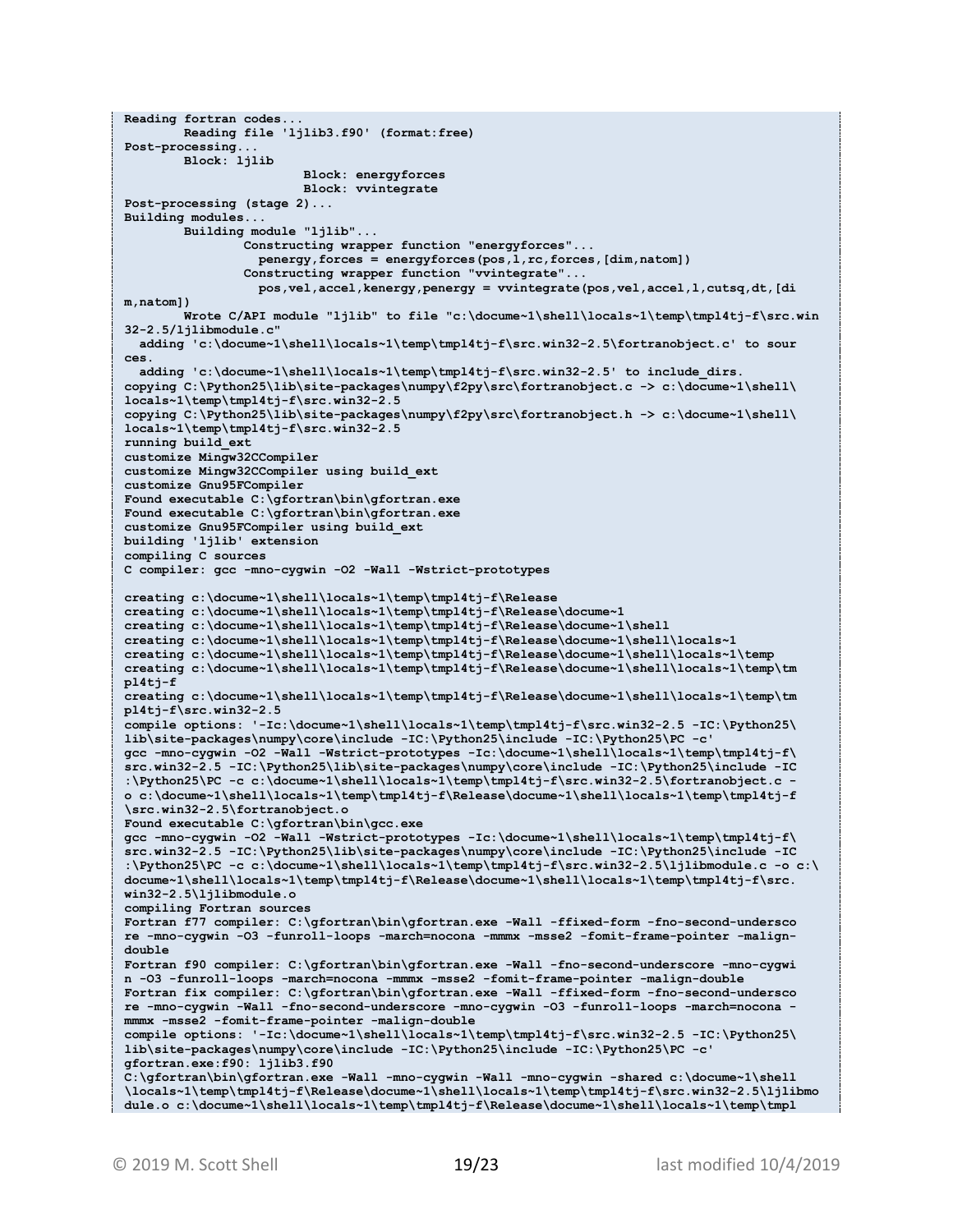```
4tj-f\src.win32-2.5\fortranobject.o c:\docume~1\shell\locals~1\temp\tmpl4tj-f\Release\mdli
b.o -Lc:\gfortran\lib\gcc\i586-pc-mingw32\4.4.0 -LC:\Python25\libs -LC:\Python25\PCbuild -
lpython25 -lgfortran -o .\ljlib.pyd
running scons
Removing build directory c:\docume~1\shell\locals~1\temp\tmpl4tj-f
```
A fair amount of text is outputted when running f2py. You will know that your code has compiled successfully when (1) the final lines of the f2py output contain "Removing build directory…" and there are no signs of errors, and (2) a compiled module file now exists. On Windows, your module file will end in .pyd, while on Linux it will typically end in .so. The name of your file is that which you specified in the *MODULENAME* option.

The f2py utility will generate automatically all of the code necessary to pass NumPy arrays in between Python and your compiled Fortran routines. In particular, it makes sure that function arguments obey the right types and dimensioning. As a part of this effort to make sure Python arrays are Fortran-friendly, NumPy can sometimes make a copy of an input array to send to the compiled function.

Sometimes it is convenient to know when copies are made of arrays sent to Fortran routines, rather than the original Python arrays themselves, since such copying can create a performance hit. One can compile f2py with the additional option -DF2PY\_REPORT\_ON\_ARRAY\_COPY=1 to have Fortran-compiled routines print out messages in real-time each time such a copying event occurs. This is useful for debugging / optimizing code, but final production code should not use this option.

# <span id="page-19-0"></span>**Help with f2py**

There are a number of online resources for reading about additional options with and for troubleshooting the f2py utility. The main website can be found at the SciPy development page:

#### http://www.scipy.org/F2py

More extensive documentation can be found at links therein, and at the following:

#### http://cens.ioc.ee/projects/f2py2e/

For those who are using f2py on Windows,

http://www.scipy.org/F2PY\_Windows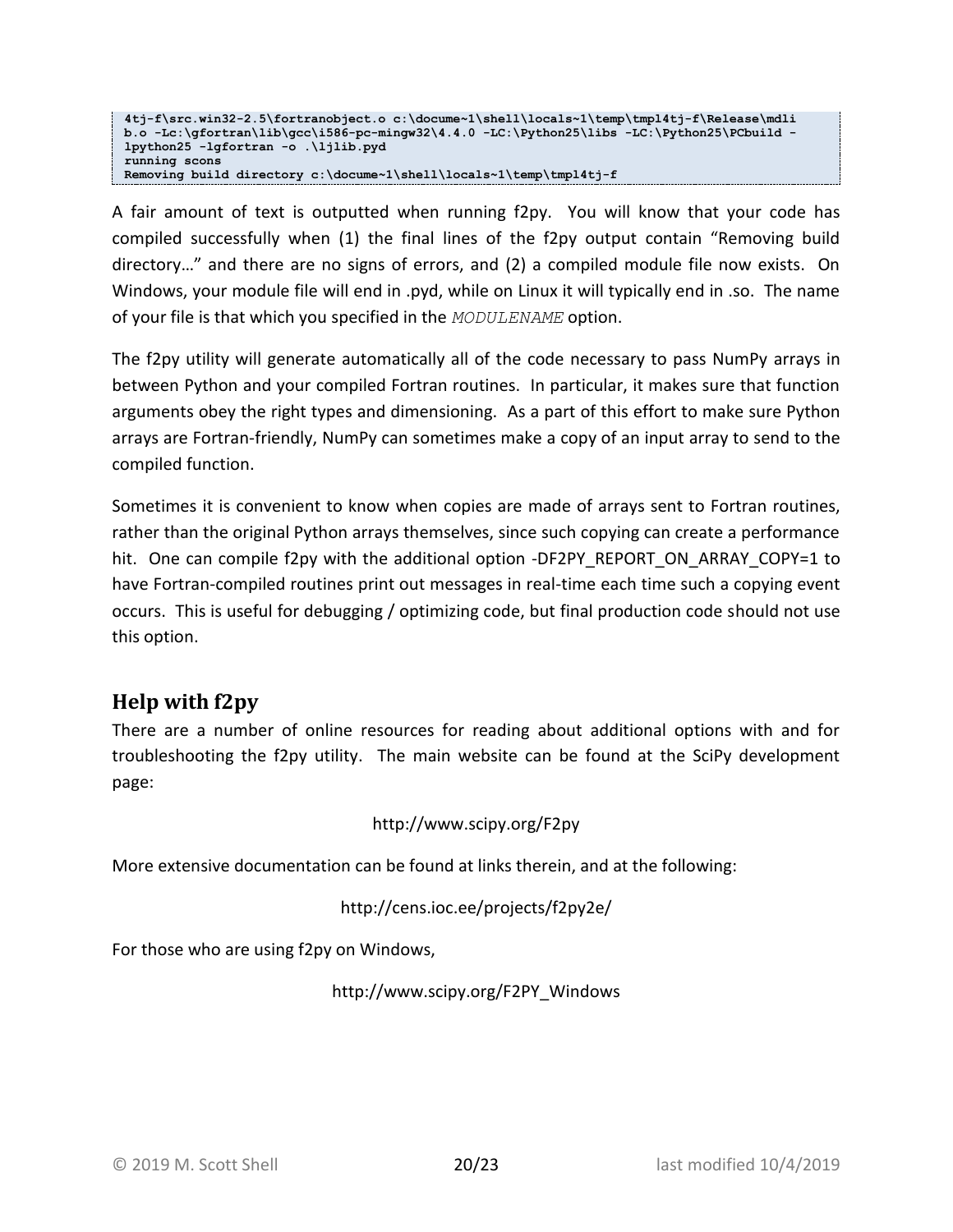## <span id="page-20-0"></span>**Importing and using f2py-compiled modules in Python**

Once we have compiled our Fortran source code into a module using f2py, it is as easy to import as any other module:

```
>>> import ljlib
```
f2py embeds information about the functions it compiles into docstrings. To see these docstrings, use the print statement with the doc special property:

```
>>> print ljlib. doc
This module 'ljlib' is auto-generated with f2py (version:2_5972).
Functions:
  penergy,forces = energyforces(pos,l,rc,forces,dim=shape(pos,1),natom=
shape(pos,0))
  pos,vel,accel,kenergy,penergy = vvintegrate(pos,vel,accel,l,cutsq,dt,dim=
shape(pos, 1), natom=shape(pos, 0))
```
Here, the docstring tells us that the module contains two functions, energyforces and vvintegrate. Notice that f2py converts all Fortran variable and function names to lowercase format by default.

In addition to their names, the module docstring tells us the format of a call to each of the functions. We can get more detailed information by examining the docstrings of the individual functions:

```
>>> print ljlib.energyforces. doc
energyforces - Function signature:
  penergy,forces = energyforces(pos,l,rc,forces,[dim,natom])
Required arguments:
  pos : input rank-2 array('d') with bounds (natom,dim)
  l : input float
  rc : input float
  forces : rank-2 array('d') with bounds (natom,dim)
Optional arguments:
  dim := shape(pos,1) input int
  natom := shape(pos,0) input int
Return objects:
  penergy : float
   forces : rank-2 array('d') with bounds (natom,dim)
```
Here, we are told that there are four arguments we must provide: pos, 1, rc, and forces. These arguments correspond to any for which we specified the  $int(\infty)$  or intent(inout) attributes. However, we do not need to specify the dimension variables dim and natom, as these will be taken automatically from the shape of the argument pos.

The docstring also tells us that the function will return two arguments, penergy and forces. These correspond to any Fortran arguments for which we specified intent (out) or  $intent$  (inout). Thus a call from Python to the energyforces routine would look like: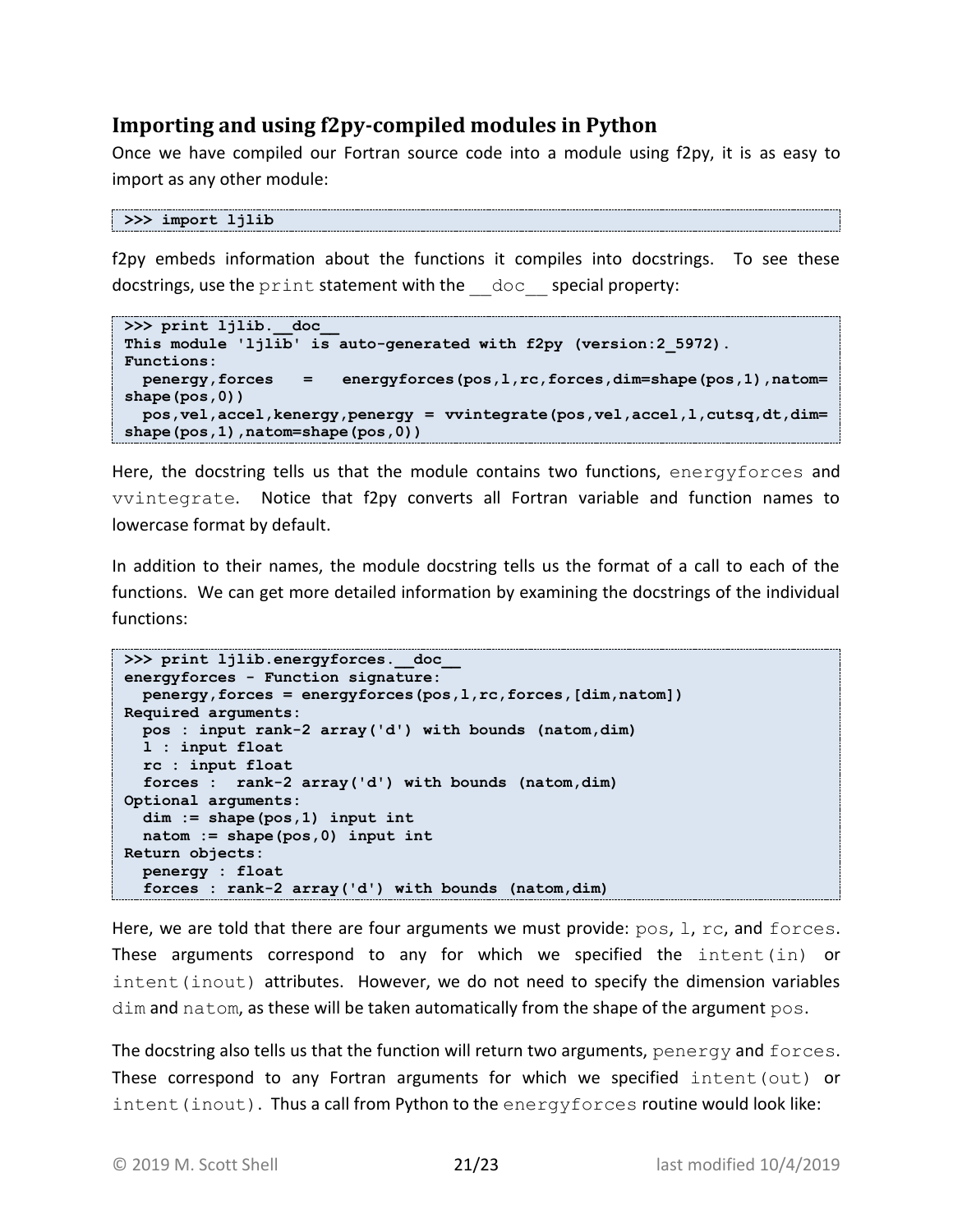```
>>> penergy, forces = ljlib.energyforces(pos, l, rc, forces)
```
where we would have needed to supply the vector of positions, box length, cutoff, and force array. If we had specified intent (out) for forces, it would not have appeared as an argument and Python instead would have created a new force array with each function call.

Similarly, we can examine the docstring of the vvintegrate function:

```
>>> print ljlib.vvintegrate. doc
vvintegrate - Function signature:
   pos,vel,accel,kenergy,penergy = vvintegrate(pos,vel,accel,l,cutsq,dt, 
[dim,natom])
Required arguments:
   pos : rank-2 array('d') with bounds (natom,dim)
  vel : rank-2 array('d') with bounds (natom,dim)
  accel : rank-2 array('d') with bounds (natom,dim)
  l : input float
  cutsq : input float
  dt : input float
Optional arguments:
   dim := shape(pos,1) input int
   natom := shape(pos,0) input int
Return objects:
  pos : rank-2 array('d') with bounds (natom,dim)
  vel : rank-2 array('d') with bounds (natom,dim)
   accel : rank-2 array('d') with bounds (natom,dim)
   kenergy : float
   penergy : float
```
A call to vvintegrate would therefore look like:

```
>>> pos, vel, accel, kenergy, penergy = ljlib.vvintegrate(pos, vel, accel,
... 1, cutsq, dt)
```
Note that f2py automatically makes the conversions / equivalencies of Fortran  $real(8)$  and Python float types.

And that's it! You are now ready to use your Fortran routines with Python.

# <span id="page-21-0"></span>**Tutorials and references for Fortran**

It is beyond the scope of this document to cover the entire Fortran language. However, a number of excellent tutorials for Fortran programming are available online. Keep in mind that many of these discuss broader programmatic issues, like file input/output and modules, that are irrelevant for the much simpler task of compiling numerical functions for Python.

http://www.dur.ac.uk/resources/its/info/guides/138fortran90.pdf

http://www.pcc.qub.ac.uk/tec/courses/f90/ohp/f90-ohp.html